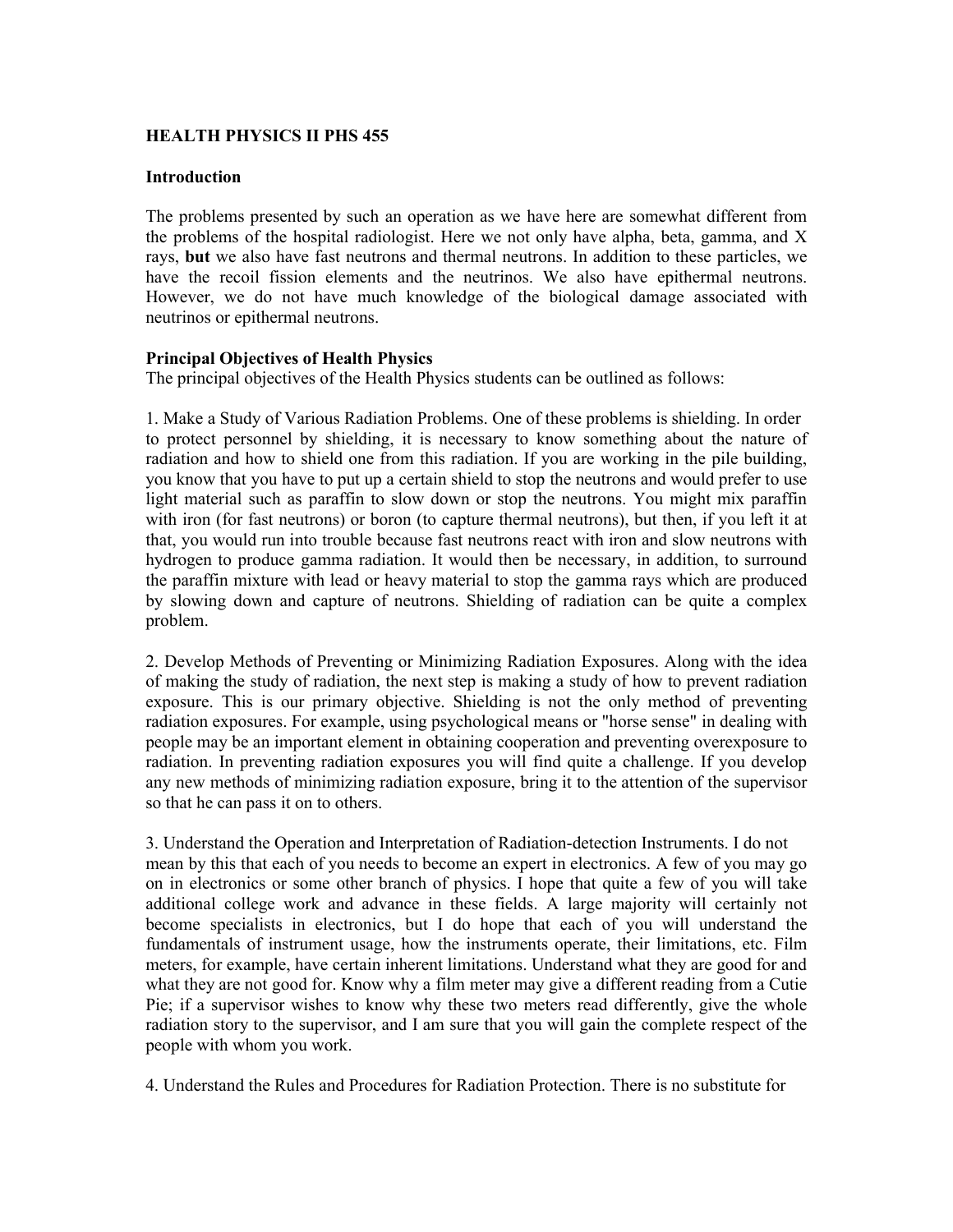this. I have to study the rules and procedures every day or so, but I suggest, to begin with, that you obtain a copy of the manual of rules and procedures for working with radioactive material and practically memorize the rules and procedures for the area in which you are working. As you acquire a knowledge of all operations relative to Health Physics, you become a senior man and take on more responsibility. I have had this question asked: Here is a fellow in Health Physics working side by side with someone else. Both are doing the same type of work, but one is making 30 per cent more than the other. Why is this? The answer is that the person who is receiving 30 per cent more not only knows how to do this particular job, but he knows how to carry out Health Physics functions on 10 other operations. He is a much more useful man, although he may be doing just the same type of work as a less experienced man on a particular job. Look forward to familiarizing yourself with all the varied Health Physics survey functions. If you have research interests, add to your education, and there is no reason why you cannot go on and become a research Health Physicist. If you wish to be a supervisor, make a study of that field. There is plenty of chance for advancement in Health Physics.

5. Maximum Permissible Levels of Exposure. You should know the maximum permissible level of exposure for every operation with which you are associated, or know how to find them in a hurry. It is not enough to know that the present level is 1/10 r/day and the new level is 3/10 r/week. You want to know the permissible contamination on the hands, when a person should wear gloves, and when he should wear complete protective clothing or just a lab coat. Never use the word "tolerance." Replace it with "maximum permissible exposure." No radiation is tolerable. We all take some radiation exposure and can never get away from the natural radiation of the earth, but we should not tolerate any unnecessary radiation exposure.

6. Become Thoroughly Familiar with Employee Relations and Supervisory Relations. This will be discussed further in later lectures. Later on you will be able to attend supervisory lectures. Health Physics occupies a rather delicate position as far as management is concerned. We tie into all operations at various levels. You a r e directing the radiationprotection procedure on a job, and yet on this job you probably find people working who a r e assigned to it from a number of divisions or departments. I am sure you have found out already that you do not go up to a plumber and tell him to get away from what he is doing before he has obtained a slight overexposure. In practically all cases we work with supervision and try to offer advice and recommendations to the supervisor in the area in which we work, and he passes these recommendations on down to the people under him. If damage may result to the plumber from what he is doing, then try to remove him from the area in which he is working as quickly and quietly as possible. Otherwise, go to the supervisor. If no cooperation is available, contact your own supervisor, and he will see that the case is taken care of.

Do not cut channels except in serious emergencies where life is endangered. Offer advice where and when it will do the most good and in a manner that will be accepted. This is a challenge to each individual. Some a r e born with a good personality and a Icnack of getting along with people, but others must develop it.

7. Have a General Knowledge of the Total Laboratory Operation, with a Working Knowledge of the Various Operating Techniques in Your Particular Assigned Area. This is also a matter of psychology, in that you must be able to create opportunities to learn of the operation without taking up someone's time or aggravating him. Previously I pointed out the fact that if you become a good Health Physicist here, you a r e not necessarily limited to ORNL or to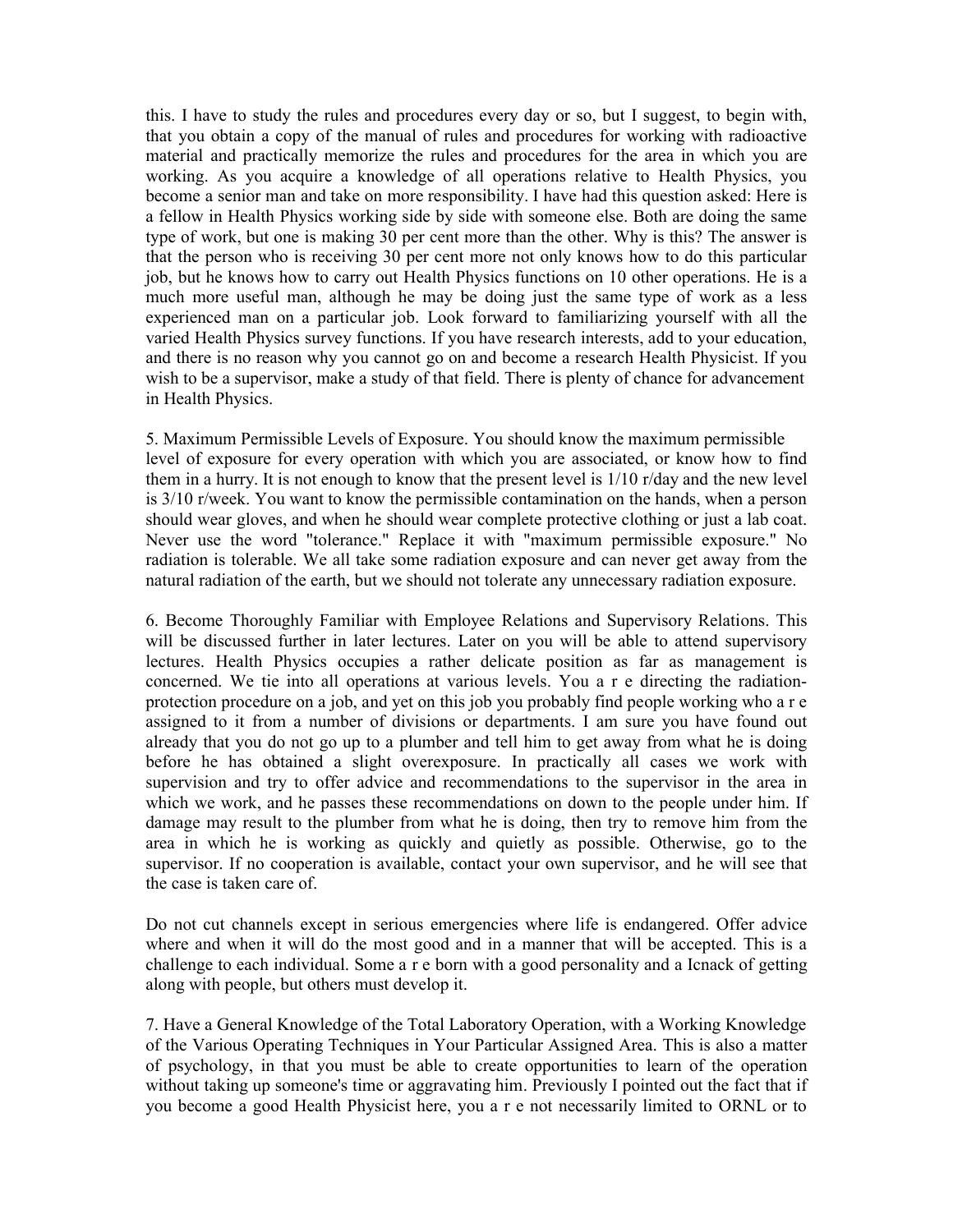Oak Ridge. There is a great need for Health Physicists in many walks of life and in all countries of the world. Wherever you have people working with radioactive materials or Instruments that protect from radiation, you find a need for Health Physicists. The greatest need has been, up to now, on the AEC projects. Altogether, we have trained in our division roughly 150 persons in Health Physics, some for periods of one year or more, and others for months, weeks, or days. We have sent trained personnel to Mound, Hanford, Los Alamos, and general AEC operations. Many opportunities in the AEC operations still exist, and these operations are quite anxious to get additional personnel. Our division is conducting at this time a Health Physics training program for 10 persons from other laboratories.

As time goes on, the need for Health Physicists and/or Radiological Physicists in hospitals becomes more urgent. There is going to be a cancer research program at our local hospital, and a project is starting in Knoxville which will need Health Physicists on the staff. Various universities are taking this job seriously Purdue, Chicago, M. I. T., and others are sending men here for training, and they are going back to set up their own nuclei of organizations. The steel industry, using  $C^*$  and radioactive iron, is anxious to get started in tracer work and to obtain Health Physicists.

The petroleum industry has indicated that it would like to send people here for training. The Army, Navy, and Air Force need senior and junior Health Physicists The Public Health Service will need quite a number of persons trained in the field of Health Physics. Some senior men from the Public Health Service are in training here now. TVA has a senior man here in training. The transportation industry will be anxious to get a few senior men trained in Health Physics because they are responsible for seeing that all shipments of radioactive material are made safely. Insurance companies are interested and have inquired about the possibility of organizing a school for insurance specialists.

An effort is already under way to give safety engineers some elementary but fundamental training in Health Physics. Many research organizations are interested in securing Health Physicists.

Radiation dosimetry is the branch of science that attempts to quantitatively relate specific measurements made in a radiation field to physical, chemical, and/or biological changes that the radiation would produce in a target. Dosimetry is essential for quantifying the incidence of various biological changes as a function of the amount of radiation received (dose–effect relationships), for comparing different experiments, for monitoring the radiation exposure of individuals, and for surveillance of the environment. In this lecture we describe the principal concepts upon which radiation dosimetry is based and present methods for their practical utilization.

When radiation interacts with a target it produces excited and ionized atoms and molecules as well as large numbers of secondary electrons. The secondary electrons can produce additional ionizations and excitations until, finally, the energies of all electrons fall below the threshold necessary for exciting the medium. The initial electronic transitions, which produce chemically active species, are completed in very short times ( $\leq 10^{-15}$  s) in local regions within the path traversed by a charged particle. These changes, which require the direct absorption of energy from the incident radiation by the target, represent the initial physical perturbations from which subsequent radiation effects evolve. It is natural therefore to consider measurements of ionization and energy absorption as the basis for radiation dosimetry.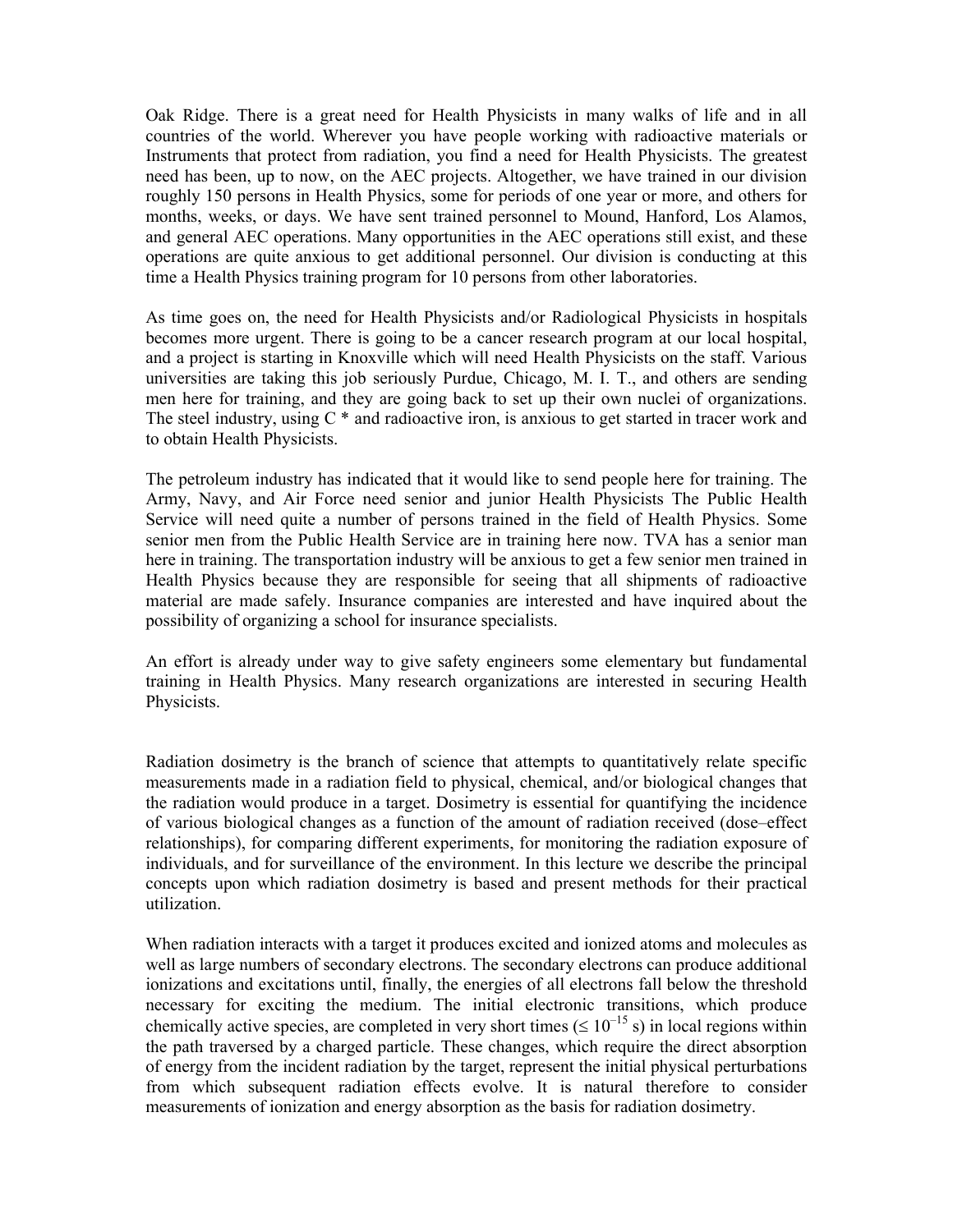As experience and knowledge have been gained through the years, basic ideas, philosophy, and concepts behind radiation protection and dosimetry have continually evolved. This process continues today. On a world scale, the recommendations of the International Commission on Radiological Protection (ICRP) have played a major role in establishing protection criteria at many facilities that deal with radiation. In the first part of this lecture we will deal with radiation quantities and units that are of historical and current importance.

# **Quantities and Units**

# **Exposure**

Exposure is defined for gamma and X rays in terms of the amount of ionization they produce in air. The unit of exposure is called the roentgen (R) and was introduced at the Radiological Congress in Stockholm in 1928. It was originally defined as that amount of gamma or X radiation that produces in air 1 esu of charge of either sign per 0.001293 g of air. (This mass of air occupies 1 cm<sup>3</sup> at standard temperature and pressure.) The charge involved in the definition of the roentgen includes both the ions produced directly by the incident photons as well as ions produced by all secondary electrons. Since 1962, exposure has been defined by the International Commission on Radiation Units and Measurements (ICRU) as the quotient  $\Delta Q/\Delta m$ , where  $\Delta Q$  is the sum of all charges of one sign produced in air when all the electrons liberated by photons in a mass  $\Delta m$  of air are completely stopped in air. The unit roentgen is now defined as

$$
1 R = 2.58 \times 10^{-4} Ckg^{-1}.
$$
 (1)

The concept of exposure applies only to electromagnetic radiation; the charge and mass used in its definition, as well as in the definition of the roentgen, refer only to air.

## *Example*

Show that 1 esu cm<sup>-3</sup> in air at STP is equivalent to the definition (1) of 1 R of exposure.

*Solution*

Since the density of air at STP is 0.001293 g cm<sup>-3</sup> and 1 esu =  $3.34 \times 10^{-10}$  C, we have 1 esu/cm<sup>3</sup> =  $(3.34 \times 10^{-10} \text{ C}) / (0.001293 \text{ g} \times 10^{-3} \text{ kg g}^{-1}) = 2.58 \times 10^{-4} \text{ Ckg}^{-1}$ .

# **Absorbed Dose**

The concept of exposure and the definition of the roentgen provide a practical, measurable standard for electromagnetic radiation in air. However, additional concepts are needed to apply to other kinds of radiation and to other materials, particularly tissue. The primary physical quantity used in dosimetry is the absorbed dose. It is defined as the energy absorbed per unit mass from any kind of ionizing radiation in any target. The unit of absorbed dose, J  $kg^{-1}$ , is called the gray (Gy). The older unit, the rad, is defined as 100 erg  $g^{-1}$ . It follows that

$$
1 \text{ Gy} \equiv 1 \text{ J kg}^{-1} = 10^{7} \text{ erg } / 10^{3} \text{ g}^{1} = 10^{4} \text{ erg } \text{g}^{-1} = 100 \text{ rad.}
$$
 (2)

The absorbed dose is often referred to simply as the dose. It is treated as a point function, having a value at every position in an irradiated object. One can compute the absorbed dose in air when the exposure is 1 R. Photons produce secondary electrons in air, for which the average energy needed to make an ion pair is  $W = 34$  eV per ion pair = 34 JC<sup>-1</sup>. Using a more precise *W* value) one finds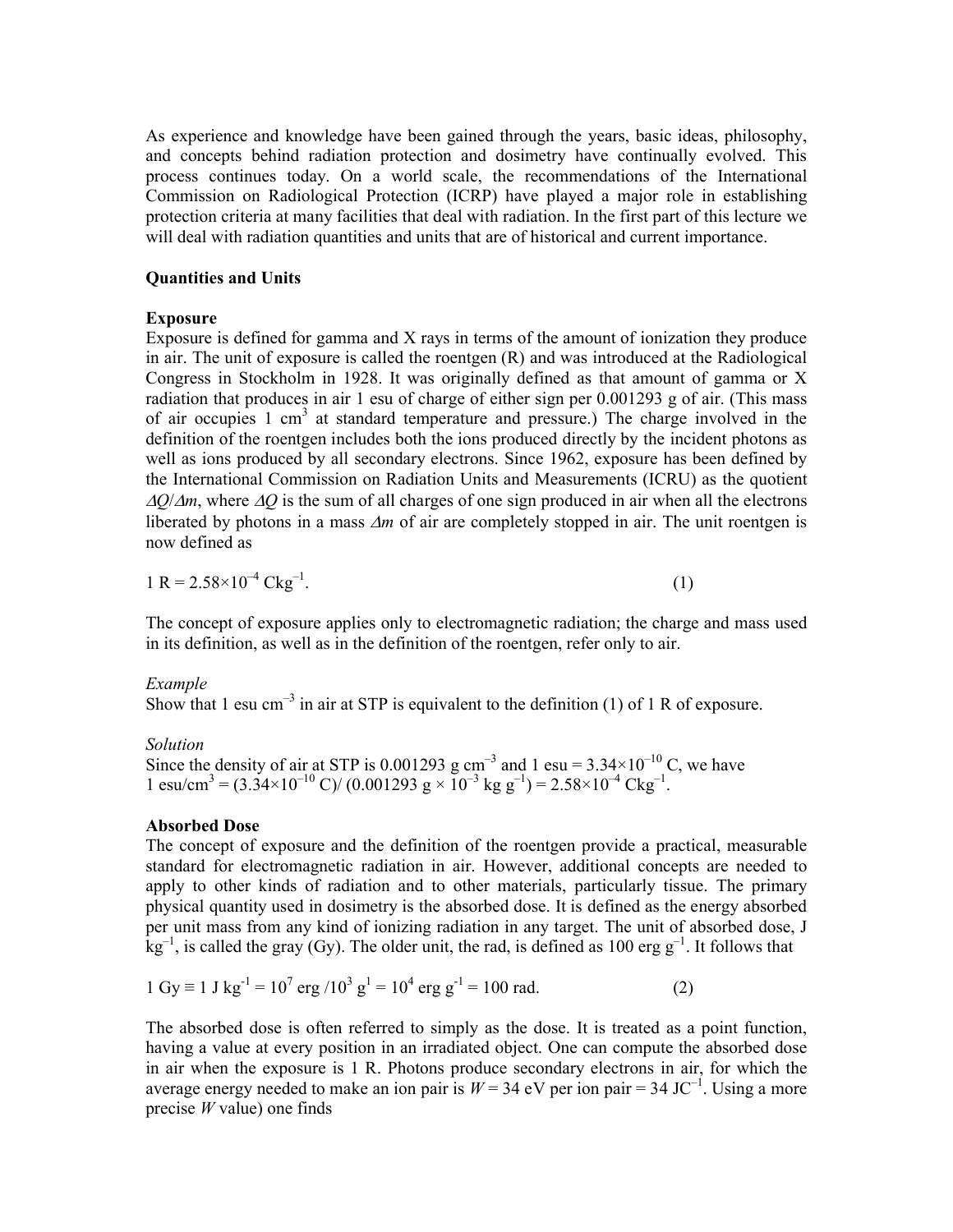$$
1 \text{ R} = 2.58 \times 10^{-4} \text{ C/kg} \times 33.97 \text{ J/C} = 8.76 \times 10^{-3} \text{ Jkg}^{-1}.
$$
 (3)

Thus, an exposure of 1 R gives a dose in air of  $8.76 \times 10^{-3}$  Gy (= 0.876 rad). Calculations also show that a radiation exposure of 1 R would produce a dose of  $9.5 \times 10^{-3}$  Gy (= 0.95 rad) in soft tissue. This unit is called the rep ("roentgen equivalent-physical") and was used in early radiation-protection work as a measure of the change produced in living tissue by radiation. The rep is no longer employed.

#### **Dose Equivalent**

It has long been recognized that the absorbed dose needed to achieve a given level of biological damage (e.g., 50% cell killing) is often different for different kinds of radiation. Radiation with a high linear energy transfer (LET) is generally more damaging to a biological system per unit dose than radiation with a low LET.

To allow for the different biological effectiveness of different kinds of radiation, the International Commission on Radiological Protection (ICRP), introduced the concept of dose equivalent for radiation-protection purposes. The dose equivalent *H* is defined as the product of the absorbed dose *D* and a dimensionless quality factor *Q*, which depends on LET:

$$
H = QD.\t\t(4)
$$

In principle, other multiplicative modifying factors can be included along with *Q* to allow for additional considerations (e.g., dose fractionation), but these are not ordinarily used. Until the 1990 recommendations made in ICRP Publication 60, the dependence of *Q* on LET was defined as given in Table 6.1. Since then, the ICRP has defined *Q* in accordance with Table 2. In the context of quality factor, LET is the unrestricted stopping power, *L*∞. For incident charged particles, it is the LET of the radiation in water, expressed in keV per  $\mu$ m of travel. For neutrons, photons, and other uncharged radiation, LET refers to that which the secondary charged particles they generate would have in water. Like absorbed dose, dose equivalent is a point function. When dose is expressed in Gy, the (SI) unit of dose equivalent is the sievert (Sv). With the dose in rad, the older unit of dose equivalent is the rem ("roentgen-equivalent man"). Since  $1 \text{ Gy} = 100 \text{ rad}, 1 \text{ Sv} = 100 \text{ rem}.$ 

| LET (keV $\mu$ m <sup>-1</sup> in water)    |           |
|---------------------------------------------|-----------|
|                                             |           |
| 3.5 or less                                 |           |
| $3.5 - 7.0$                                 | $1 - 2$   |
| $7.0 - 23$                                  | $2 - 5$   |
| $23 - 53$                                   | $5-10$    |
| 53 - 175                                    | $10 - 20$ |
| Gamma rays, X-rays, electrons, positrons of |           |
| any LET                                     |           |
|                                             |           |

Table 1 Dependence of Quality factor Q on LET of radiation as formerly recommended by ICRP (Turner, 2007)

Table 2 Dependence of Quality factor Q on LET as currently recommended by ICRP (Turner, 2007)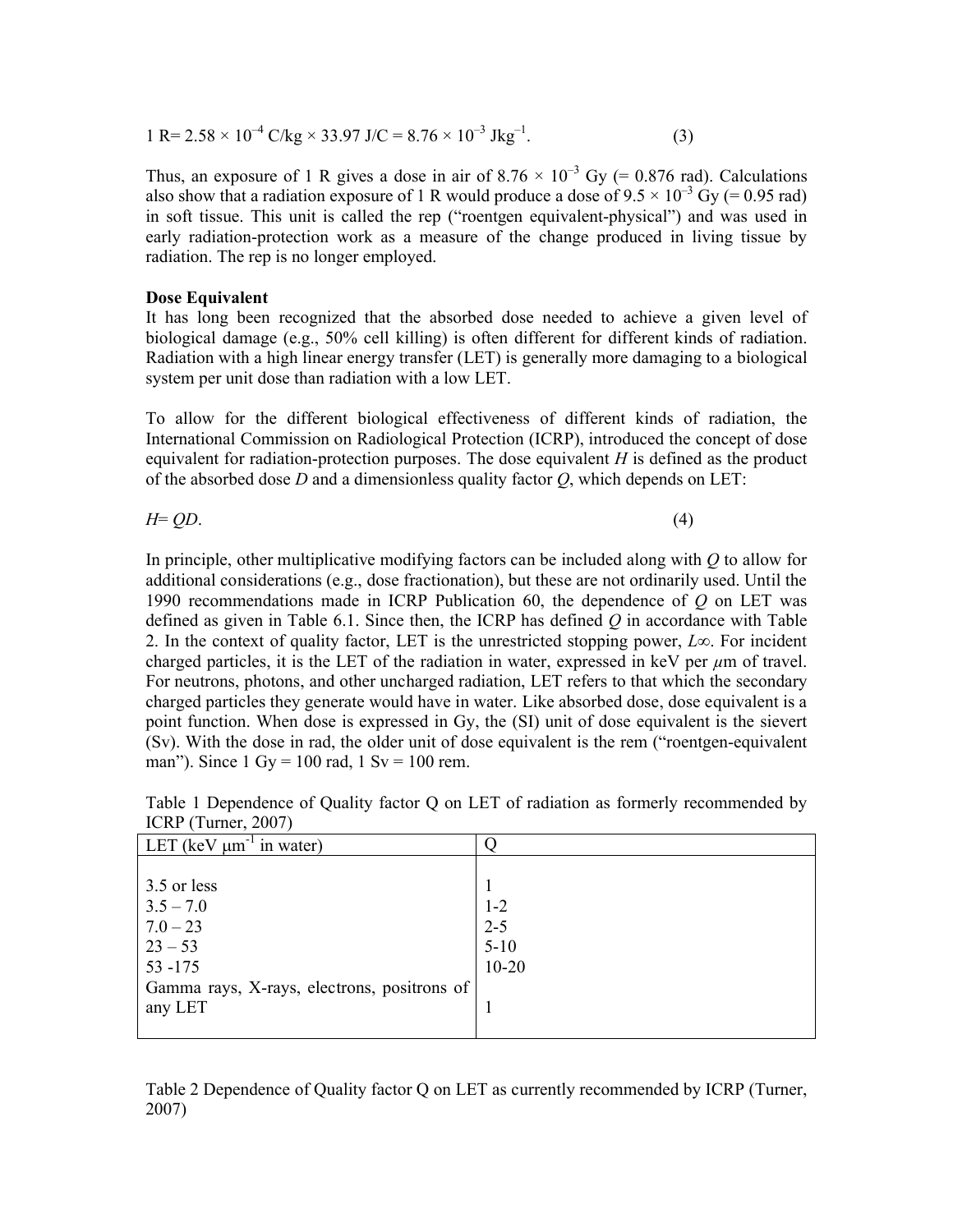| LRT, $L(keV \mu m^{-1})$ in water)                              |                                                                          |
|-----------------------------------------------------------------|--------------------------------------------------------------------------|
| $\begin{array}{ l} < & 10 \\ \hline 10-100 \end{array}$<br>>100 | $\begin{array}{} 0.32 \text{L} - 2.2 \\ 300/\sqrt{\text{L}} \end{array}$ |

Dose equivalent has been used extensively in protection programs as the quantity in terms of which radiation limits are specified for the exposure of individuals. Dose equivalents from different types of radiation are simply additive.

# *Example*

A worker receives a whole-body dose of 0.10 mGy from 2-MeV neutrons. Estimate the dose equivalent, based on Table 1.

## *Solution*

Most of the absorbed dose is due to the elastic scattering of the neutrons by the hydrogen in tissue. To make a rough estimate of the quality factor, we first find *Q* for a 1-MeV proton the average recoil energy for 2-MeV neutrons. The stopping power for a 1-MeV proton in water is 270 MeVcm<sup>-1</sup> = 27 keV  $\mu$ m<sup>-1</sup>. Under the current recommendations of the ICRP, Q is defined according to Table 2. However, the older recommendations, which include Table 6.1, are still in effect.

We see from Table 1 that an estimate of  $Q \sim 6$  should be reasonable for the recoil protons. The recoil O, C, and N nuclei have considerably higher LET values, but do not contribute as much to the dose as H. (LET is proportional to the square of a particle's charge.) Without going into more detail, we take the overall quality factor,  $Q \sim 12$ , to be twice that for the recoil protons alone. Therefore, the estimated dose equivalent is  $H \sim 12 \times 0.10 = 1.2$  mSv. [The value  $Q = 10$  is obtained from detailed calculations] We note that Table 2 implies a comparable value,  $Q = 6.4$ , for the protons.

By the early 1990s, the ICRP had replaced the use of LET-dependent quality factors by *radiation weighting factors*, *w*, specified for radiation of a given type and energy. The quantity on the left-hand side of the new equation,  $H = wD$ , is then called the *equivalent dose*. In some regulations the older terminology, dose equivalent and quality factor, is still employed. However, the latter has come to be specified by radiation type and energy, rather than LET.

## **Equivalent Dose**

The equivalent dose, *H*T,R, in a tissue or organ T due to radiation R, is defined as the product of the average absorbed dose, *D*T,R, in T from R and a dimensionless radiation weighting factor, *w*R, for each radiation:

$$
H_{\text{T,R}} = w_{\text{R}} D_{\text{T,R}}.\tag{4}
$$

The values of  $w_R$  specified by the ICRP are shown in Table 3. When the radiation consists of components with different  $w_R$ , then the equivalent dose in T is given by summing all contributions: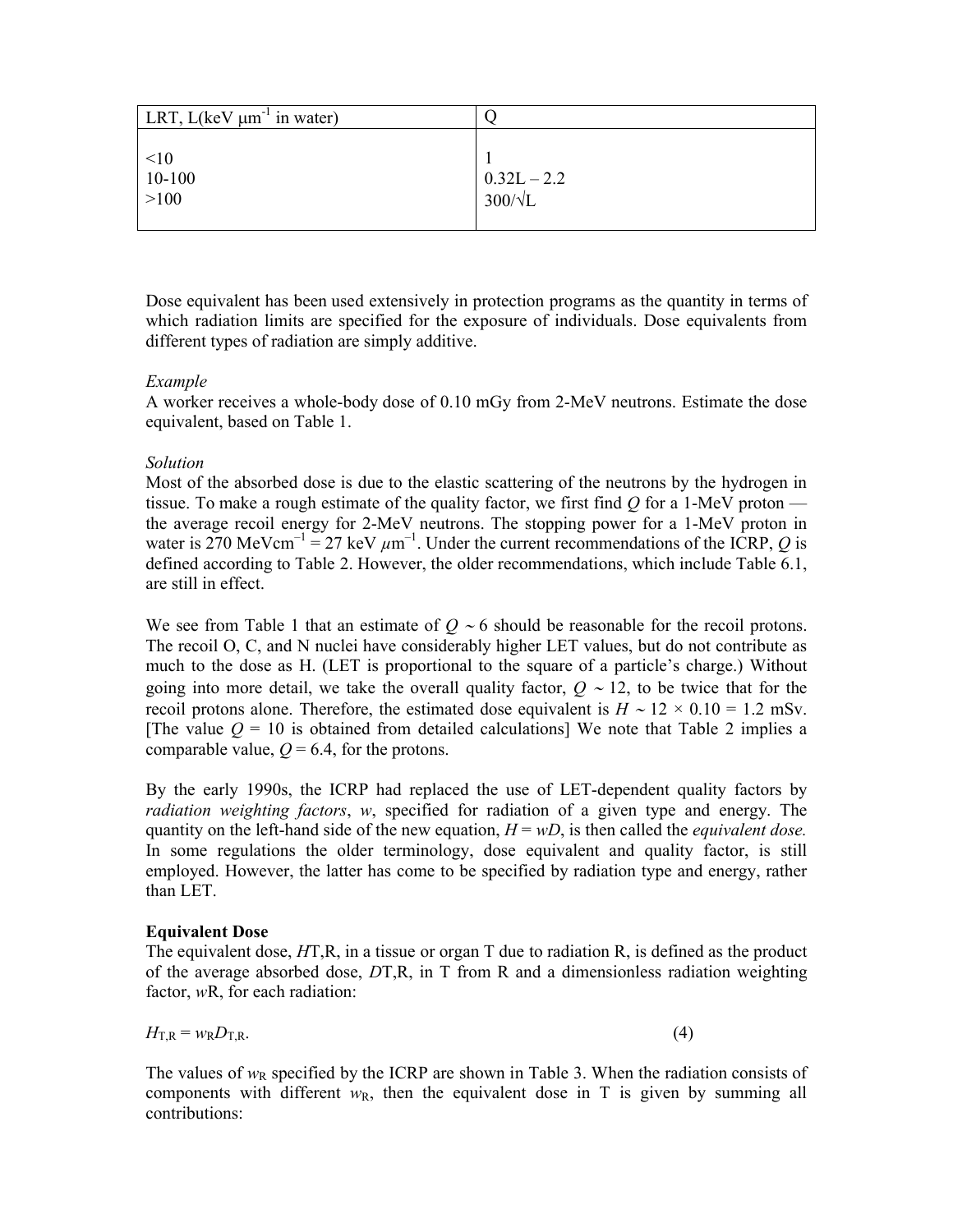$$
H_T = \sum_R w_R D_{T,R} \tag{5}
$$

With  $D_{\text{TR}}$  expressed in Gy (1 Gy = 1 Jkg<sup>-1</sup>),  $H_{\text{TR}}$  and  $H_{\text{T}}$  are in Sv (1 Sv = 1 Jkg<sup>-1</sup>).

**NOTE**

The equivalent dose replaces the dose equivalent for a tissue or organ, defined earlier. The two are conceptually different. Whereas dose equivalent in an organ is defined as a point function in terms of the absorbed dose weighted by a quality factor everywhere, equivalent dose in the organ is given simply by the *average* absorbed dose weighted by the factor *w*R.

Table 3 Radiation weighting factors,  $w_R$  by ICRP

| Radiation                                                 | $W_R$ |
|-----------------------------------------------------------|-------|
|                                                           |       |
| - X and gamma rays, electrons, positrons, and muons       |       |
| - Neutrons, energy $\leq 10 \text{ keV}$                  |       |
| 10 keV to $100 \text{ keV}$                               | 10    |
| $>100$ keV to 2 MeV                                       | 20    |
| $>$ 2 MeV to 20 MeV                                       | 10    |
| $>$ 20 MeV                                                |       |
| - Protons, other than recoil protons and energy $> 2$ MeV |       |
| - Alpha particles, fission fragments, and nonrelativistic |       |
| heavy nuclei                                              | 20    |
|                                                           |       |

For radiation types and energies not included in Table 3, the ICRP give a prescription for calculating an approximate value of  $w_R$  as an average quality factor,  $\overline{Q}$ . For this purpose, the quality factor  $\hat{O}$  is defined in terms of the linear energy transfer  $L$  by means of Table 2, given earlier in the text. One computes the dose–average value of *Q* at a depth of 10 mm in the standard tissue sphere of diameter 30 cm specified by the ICRU. Specifically, at the prescribed depth, one calculates

$$
w_R \cong \overline{Q} = \frac{1}{D} \int_0^\infty Q(L) D(L) dL,
$$

where  $D(L)dL$  is the absorbed dose at linear energy transfer (LET) between *L* and  $L + dL$ .

#### **Effective Dose**

Since different tissues of the body respond differently to radiation, the probability for stochastic effects that result from a given equivalent dose will generally depend upon the particular tissue or organ irradiated. To take such differences into account, the ICRP assigned dimensionless tissue weighting factors  $w_T$ , shown in Table 4, which add to unity when summed over all tissues T. The equivalent dose  $H_T$  in a given tissue, weighted by  $w_T$ , gives a quantity that is intended to correlate with the overall detriment to an individual, independently of T. The detriment includes the different mortality and morbidity risks for cancers, severe genetic effects, and the associated length of life lost. Table 4 implies, for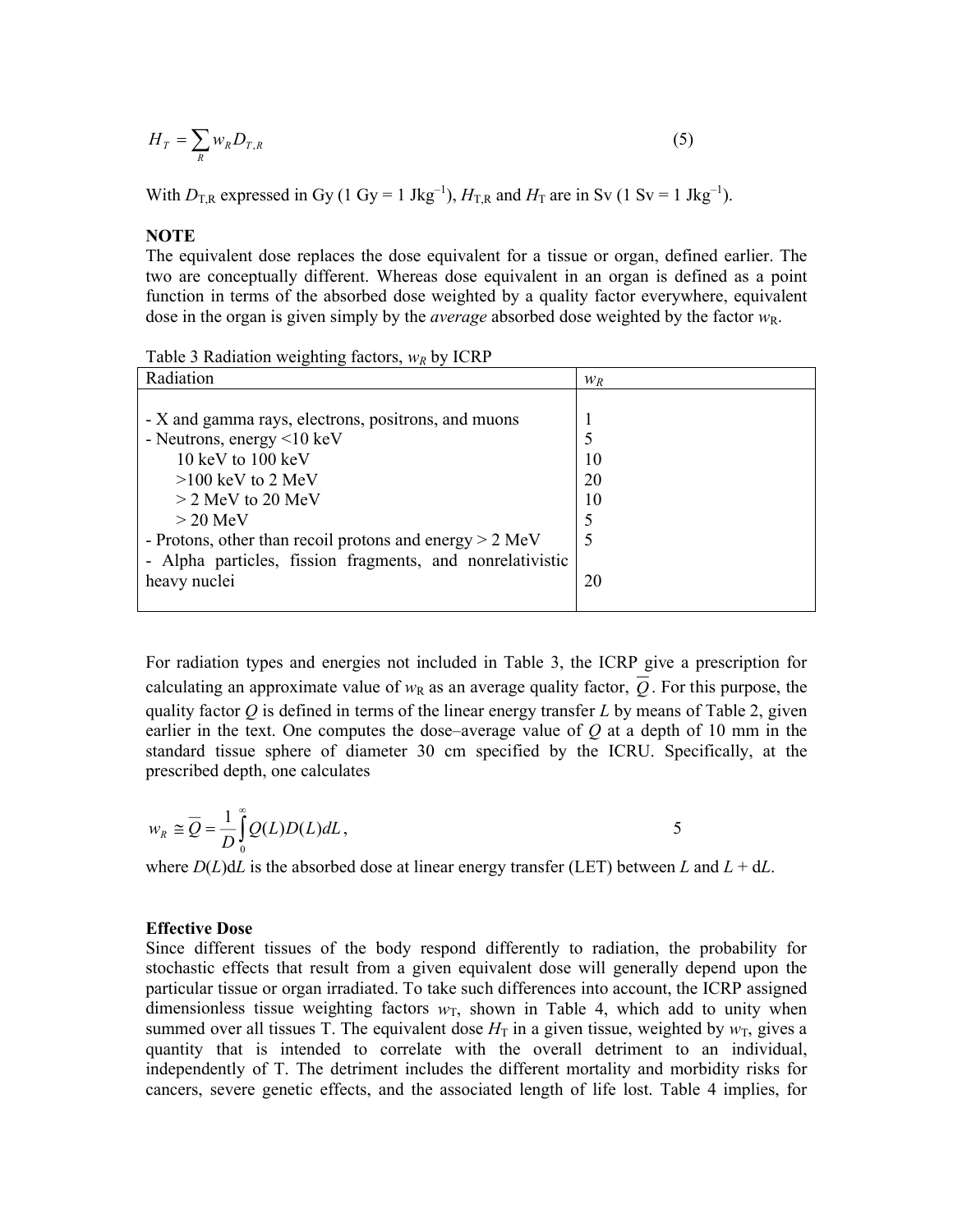example, that an equivalent dose of 1 mSv to the lung entails the same overall detriment for stochastic effects as an equivalent dose to the thyroid of  $(0.12/0.05) \times (1 \text{ mSv}) = 2.4 \text{ mSv}$ .

| Tissue or Organ | $W_T$ |
|-----------------|-------|
|                 |       |
| Gonads          | 0.20  |
| Bone marrow     | 0.12  |
| Colon           | 0.12  |
| Lung            | 0.12  |
| Stomach         | 0.12  |
| <b>Bladder</b>  | 0.05  |
| <b>Breast</b>   | 0.05  |
| Liver           | 0.05  |
| Esophagus       | 0.05  |
| Thyroid         | 0.05  |
| Skin            | 0.01  |
| Bone surface    | 0.01  |
| Remainder*      | 0.05  |
|                 |       |

Table 4 Tissue weighting factors,  $w_T$ 

\* Note: The data refer to a reference population of equal numbers of both sexes and a wide range of ages. In the definition of effect dose, they apply to workers, to the whole population, and to either sex. The  $w_T$  are based on rounded values of the organ's contribution to the total detriment.

The risk for all stochastic effects for an irradiated individual is represented by the effective dose, *E*, defined as the sum of the weighted equivalent doses over all tissues:

$$
E = \sum_{T} w_{T} H_{T} \tag{5}
$$

Like  $H<sub>T</sub>$ , E is expressed in Sv. The risk for all stochastic effects is dependent only on the value of the effective dose, whether or not the body is irradiated uniformly. In the case of uniform, whole-body irradiation,  $H_T$  is the same throughout the body. Then, since the tissue weighting factors sum to unity,

$$
E = \sum_{T} w_{T} H_{T} = H_{T} \sum_{T} w_{T} = H_{T}
$$

the value of the equivalent dose everywhere. The effective dose replaces the earlier effective dose equivalent. The latter quantity was defined the same way as  $E$  in Equation 5, with  $H<sub>T</sub>$ being the organ or tissue dose equivalent.

It should be understood that the procedures embodied in Equation 5 have been set up for use in radiological protection. As the note to Table 4 specifies, the values of  $w<sub>T</sub>$  are simplified and rounded for a reference population of equal numbers of males and females over a wide range of ages. They "should not be used to obtain specific estimates of potential health effects for a given individual."

#### **Committed Equivalent Dose**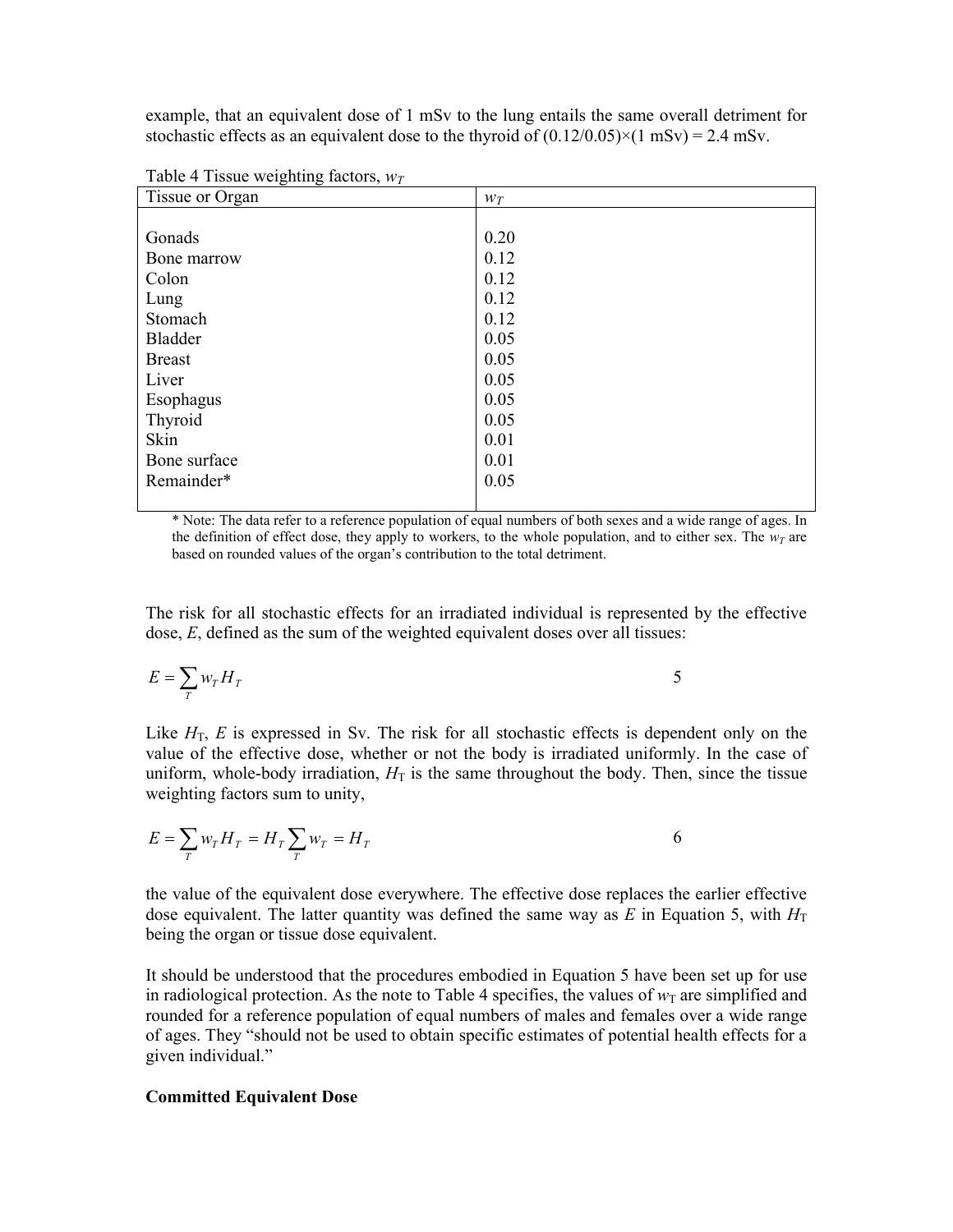When a radionuclide is taken into the body, it can become distributed in various tissues and organs and irradiate them for some time. For the single intake of a radionuclide at time  $t_0$ , the committed equivalent dose over a subsequent time *τ* in an organ or tissue T is defined as

$$
H_T(\tau) = \int_{t_0}^{t_0+\tau} \dot{H}_T dt
$$

where  $\dot{H}_T$  is the equivalent-dose rate in T at time *t*. Unless otherwise indicated, an integration time  $\tau = 50$  y after intake is implied for occupational use and 70 y for members of the public.

#### **Committed Effective Dose**

By extension, the committed effective dose  $E(\tau)$  following the intake of a radionuclide is the weighted sum of the committed equivalent doses in the various tissues T:

$$
E(\tau) = \sum_{T} w_{T} H_{T}(\tau)
$$

The effective half-life of a radionuclide in a tissue is determined by its radiological half-life and its metabolic turnover rate. For radionuclides with effective half-lives of no more than a few months, the committed quantities, Eqs. (7) and (8), are practically realized within one year after intake. If a radionuclide is retained in the body for a long time, then the annual equivalent and effective doses it delivers will be considerably less than the committed quantities.

The committed effective dose replaces the earlier committed effective dose equivalent. The latter is defined like Eq. (8), with *H*T representing the committed dose equivalent in the organ or tissue T.

## **Collective Quantities**

The quantities just defined relate to the exposure of an individual person. The ICRP has defined other dosimetric quantities that apply to the exposure of groups or populations to radiation. The *collective equivalent dose* and the *collective effective dose* are obtained by multiplying the average value of these quantities in a population or group by the number of persons therein. The collective quantities are then expressed in the unit, "person-sievert," and can be associated with the total consequences of a given exposure of the population or group.

The Commission additionally defines collective dose commitments as the integrals over infinite time of the average individual  $\dot{H}_T$  and  $\dot{E}$  due to a specified event, either for a critical population group or for the world population.

## **Other Dosimetric Concepts and Quantities**

## **Kerma**

A quantity related to dose for indirectly ionizing radiation (photons and neutrons) is the initial kinetic energy of all charged particles liberated by the radiation per unit mass. This quantity, which has the dimensions of absorbed dose, is called the *kerma* (Kinetic Energy Released per unit mass). By definition, kerma includes energy that may subsequently appear as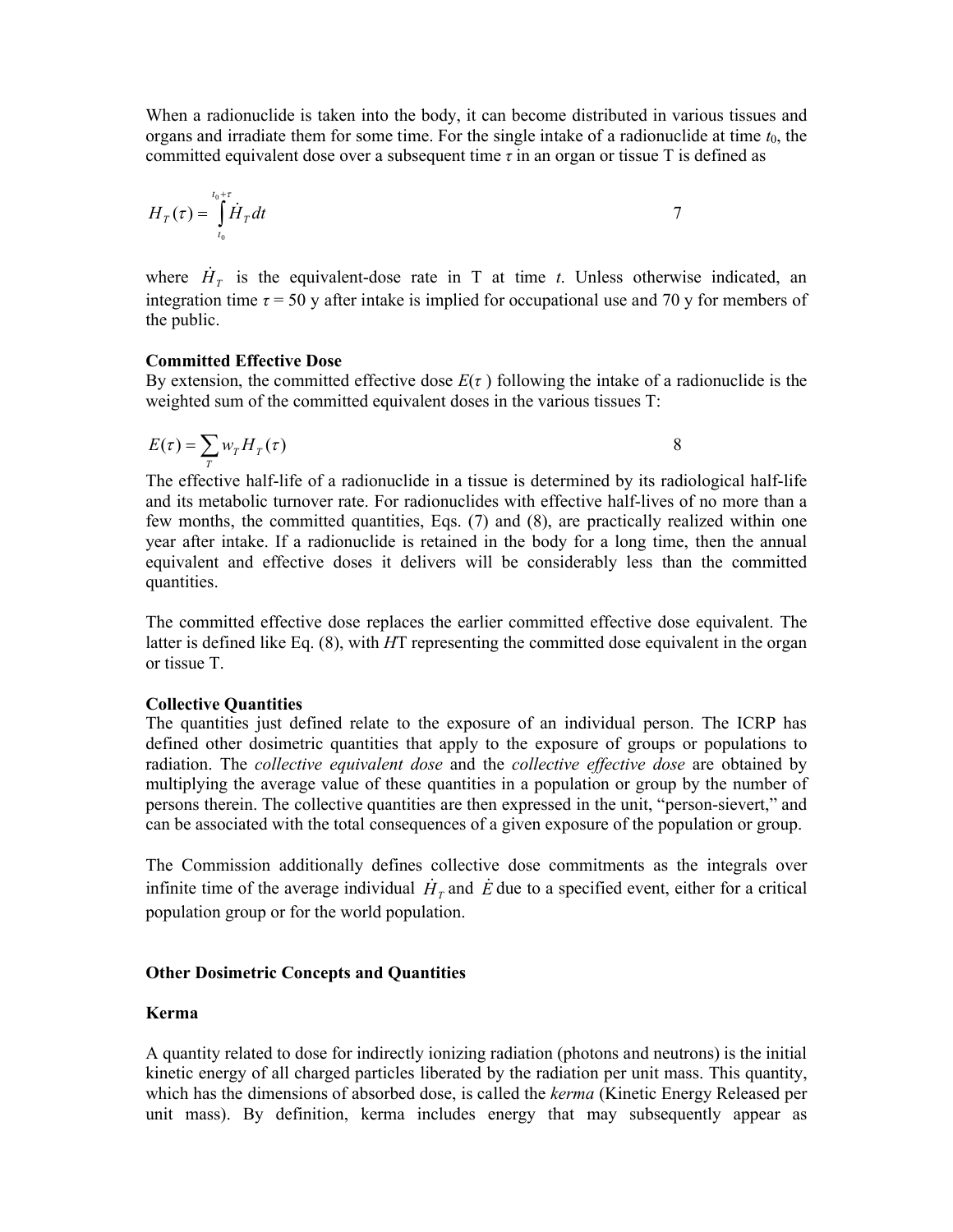bremsstrahlung and it also includes Auger-electron energies. The absorbed dose generally builds up behind a surface irradiated by a beam of neutral particles to a depth comparable with the range of the secondary charged particles generated. The kerma, on the other hand, decreases steadily because of the attenuation of the primary radiation with increasing depth. The two are identical as long as all of the initial kinetic energy of the recoil charged particles can be considered as being absorbed locally at the interaction site. Specifically, kerma and absorbed dose at a point in an irradiated target are equal when charged-particle equilibrium exists there and bremsstrahlung losses are negligible. It is often of interest to consider kerma or kerma rate for a specific material at a point in free space or in another medium. The specific substance itself need not actually be present. Given the photon or neutron fluence and energy spectra at that point, one can calculate the kerma for an imagined small amount of the material placed there. It is thus convenient to describe a given radiation field in terms of the kerma in some relevant, or reference, material. For example, one can specify the air kerma at a point in a water phantom or the tissue kerma in air. Additional information on kerma can be found in the references listed at the end of the lecture.

#### **Biological Effects**

It is generally assumed that biological effects on the cell result from both direct and indirect action of radiation. Direct effects are produced by the initial action of the radiation itself and indirect effects are caused by the later chemical action of free radicals and other radiation products. An example of a direct effect is a strand break in DNA caused by an ionization in the molecule itself. An example of an indirect effect is a strand break that results when an OH radical attacks a DNA sugar at a later time (between about  $10^{-12}$  s and about  $10^{-9}$  s).

Depending on the dose, kind of radiation, and observed endpoint, the biological effects of radiation can differ widely. Some occur relatively rapidly while others may take years to become evident. Table 3 (13.1) includes a summary of the time scale for some important biological effects caused by ionizing radiation. Probably by about  $10^{-3}$  s, radicals produced by a charged-particle track in a biological system have all reacted. Some biochemical processes are altered almost immediately, in less than about 1 s. Cell division can be affected in a matter of minutes. In higher organisms, the time at which cellular killing becomes expressed as a clinical syndrome is related to the rate of cell renewal. Following a large, acute, whole-body dose of radiation, hematopoietic death of an individual might occur in about a month. A higher dose could result in earlier death (1 to 2 wk) from damage to the gastrointestinal tract. At still higher doses, in the range of 100 Gy, damage to membranes and to blood vessels in the brain leads to the cerebrovascular syndrome and death within a day or two. Other kinds of damage, such as lung fibrosis, for example, may take several months to develop. Cataracts and cancer occur years after exposure to radiation. Genetic effects, by definition, are first seen in the next or subsequent generations of an exposed individual.

Table 5 Acute radiation syndrome for gamma radiation (Turner, 2007)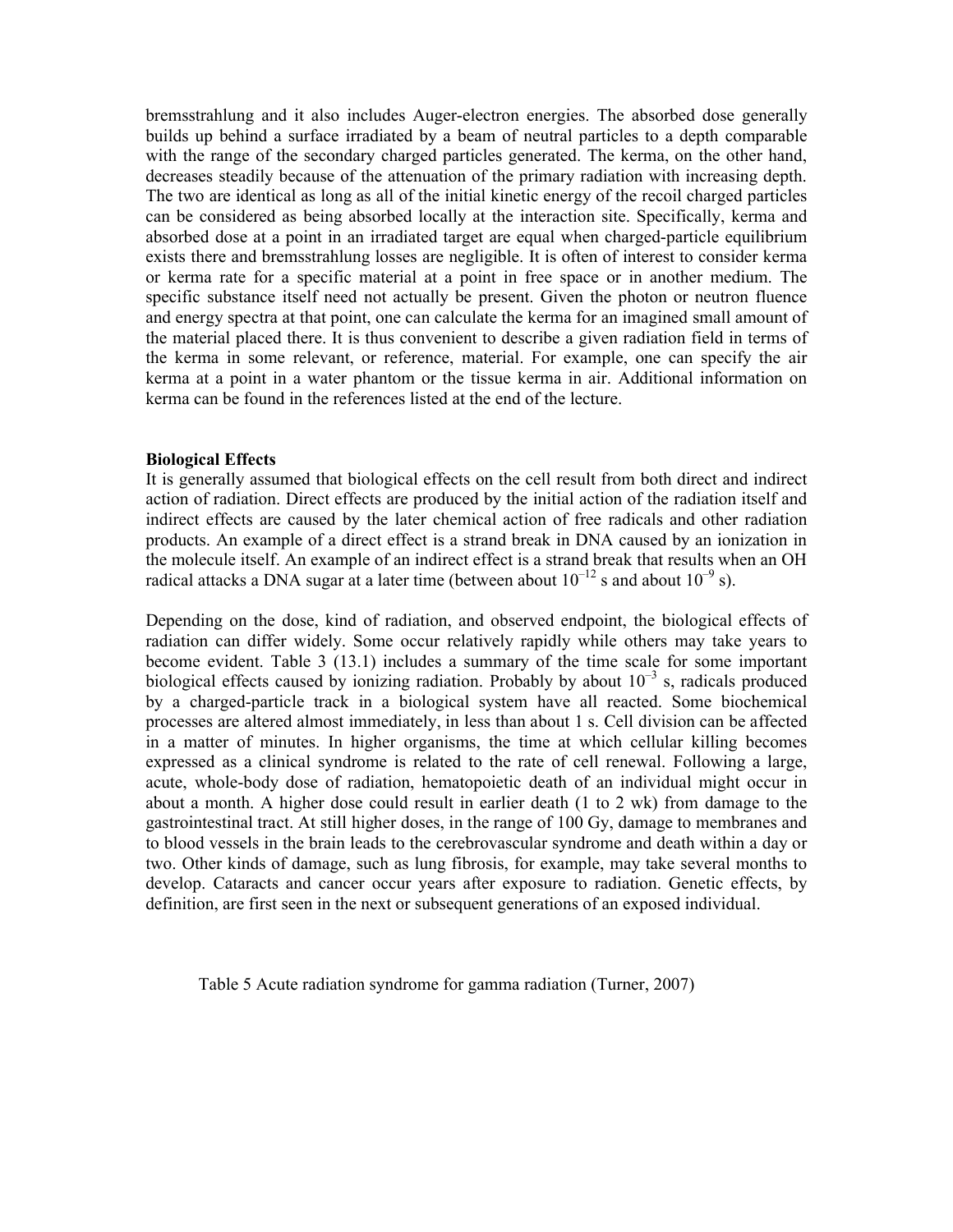| Dose (Gy)   | Symptoms                                                                                                       | Remarks                                                                                                                                                         |
|-------------|----------------------------------------------------------------------------------------------------------------|-----------------------------------------------------------------------------------------------------------------------------------------------------------------|
| $0 - 0.25$  | None                                                                                                           | No clinically significant effects.                                                                                                                              |
| $0.25 - 1$  | Mostly none. A few persons may<br>exhibit mild prodromal<br>symptoms, such as nausea and<br>anorexia.          | Bone marrow damaged; decrease<br>in red and white blood-cell<br>counts and platelet count.<br>Lymph nodes and spleen<br>injured; lymphocyte count<br>decreases. |
| $1 - 3$     | Mild to severe nausea, malaise,<br>anorexia, infection.                                                        | Hematologic damage more<br>severe. Recovery probable,<br>though not assured.                                                                                    |
| $3-6$       | Severe effects as above, plus<br>hemorrhaging, infection,<br>diarrhea, epilation, temporary<br>sterility.      | Fatalities will occur in the range<br>3.5 Gy without treatment.                                                                                                 |
| More than 6 | Above symptoms plus<br>impairment of central nervous<br>system; incapacitation at doses<br>above $\sim$ 10 Gy. | Death expected.                                                                                                                                                 |

# **Types of Biological effects of radiation**

The biological effects of radiation can be divided into two general categories, stochastic and deterministic, or nonstochastic.

## **Stochastic effects**

As the name implies, stochastic effects are those that occur in a statistical manner. Cancer is one example. If a large population is exposed to a significant amount of a carcinogen, such as radiation, then an elevated incidence of cancer can be expected. Although we might be able to predict the magnitude of the increased incidence, we cannot say which particular individuals in the population will contract the disease and which will not. Also, since there is a certain natural incidence of cancer without specific exposure to radiation, we will not be completely certain whether a given case was induced by or would have occurred without the exposure. In addition, although the expected incidence of cancer increases with dose, the severity of the disease in a stricken individual is not a function of dose.

Stochastic effects of radiation have been demonstrated in man and in other organisms only at relatively high doses, where the observed incidence of an effect is not likely due to a statistical fluctuation in the normal level of occurrence. At low doses, one cannot say with certainty what the risk is to an individual. As a practical hypothesis, one usually assumes that any amount of radiation, no matter how small, entails some risk. However, there is no agreement among experts on just how risk varies as a function of dose at low doses.

## **Deterministic effects**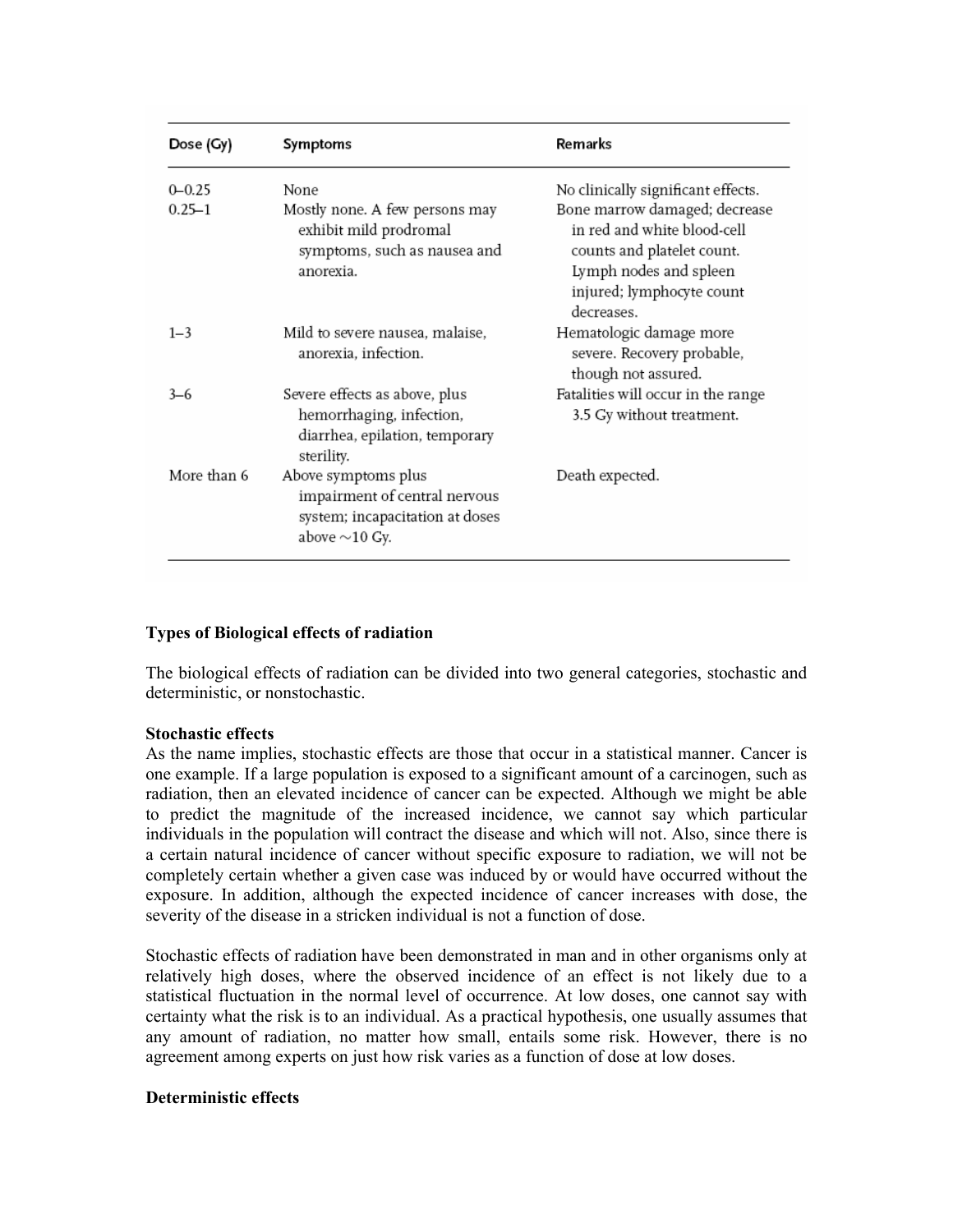In contrast, deterministic effects are those that show a clear causal relationship between dose and effect in a given individual. Usually there is a threshold below which no effect is observed, and the severity increases with dose. Skin reddening is an example of a deterministic effect of radiation.

#### **Objective of Radiation Protection**

Man benefits greatly from the use of X rays, radioisotopes, and fissionable materials in medicine, industry, research, and power generation. However, the realization of these gains entails the routine exposure of persons to radiation in the procurement and normal use of sources as well as exposures from accidents that might occur. Since any radiation exposure presumably involves some risk to the individuals involved, the levels of exposures allowed should be worth the result that is achieved.

In principle, therefore, the overall objective of radiation protection is to balance the risks and benefits from activities that involve radiation. If the standards are too lax, the risks may be unacceptably large; if the standards are too stringent, the activities may be prohibitively expensive or impractical, to the overall detriment to society.

The balancing of risks and benefits in radiation protection cannot be carried out in an exact manner. The risks from radiation are not precisely known, particularly at the low levels of allowed exposures, and the benefits are usually not easily measurable and often involve matters that are personal value judgments. Because of the existence of legal radiationprotection standards, in use everywhere, their acceptance rests with society as a whole rather than with particular individuals or groups. Even if the risks from low-level radiation were established quantitatively on a firm scientific basis, the setting of limits would still represent a social judgment in deciding how great a risk to allow. The setting of highway speed limits is an example of such a societal decision—one for which extensive quantitative data are available at the levels of risk actually permitted and accepted.

The specific objectives of radiation protection are:

(1) to prevent the occurrence of clinically significant radiation-induced deterministic effects by adhering to dose limits that are below the apparent threshold levels and

(2) to limit the risk of stochastic effects, cancer and genetic effects, to a reasonable level in relation to societal needs, values, benefits gained and economic factors.

The Council goes on to include the principle of ALARA in its philosophy. It states, further, that for radiation-protection purposes, the risk of stochastic effects is assumed to be proportional to dose without threshold throughout the dose range of relevance in routine radiation protection.

## **Elements of Radiation-Protection Programs**

Different uses of ionizing radiation warrant the consideration of different exposure guidelines. Medical X rays, for example, are generally under the control of the physician, who makes a medical judgment as to their being warranted. Specific radiation-protection standards, such as those recommended by the International Commission on Radiological Protection (ICRP), have been traditionally applied to the "peaceful uses of atomic energy,"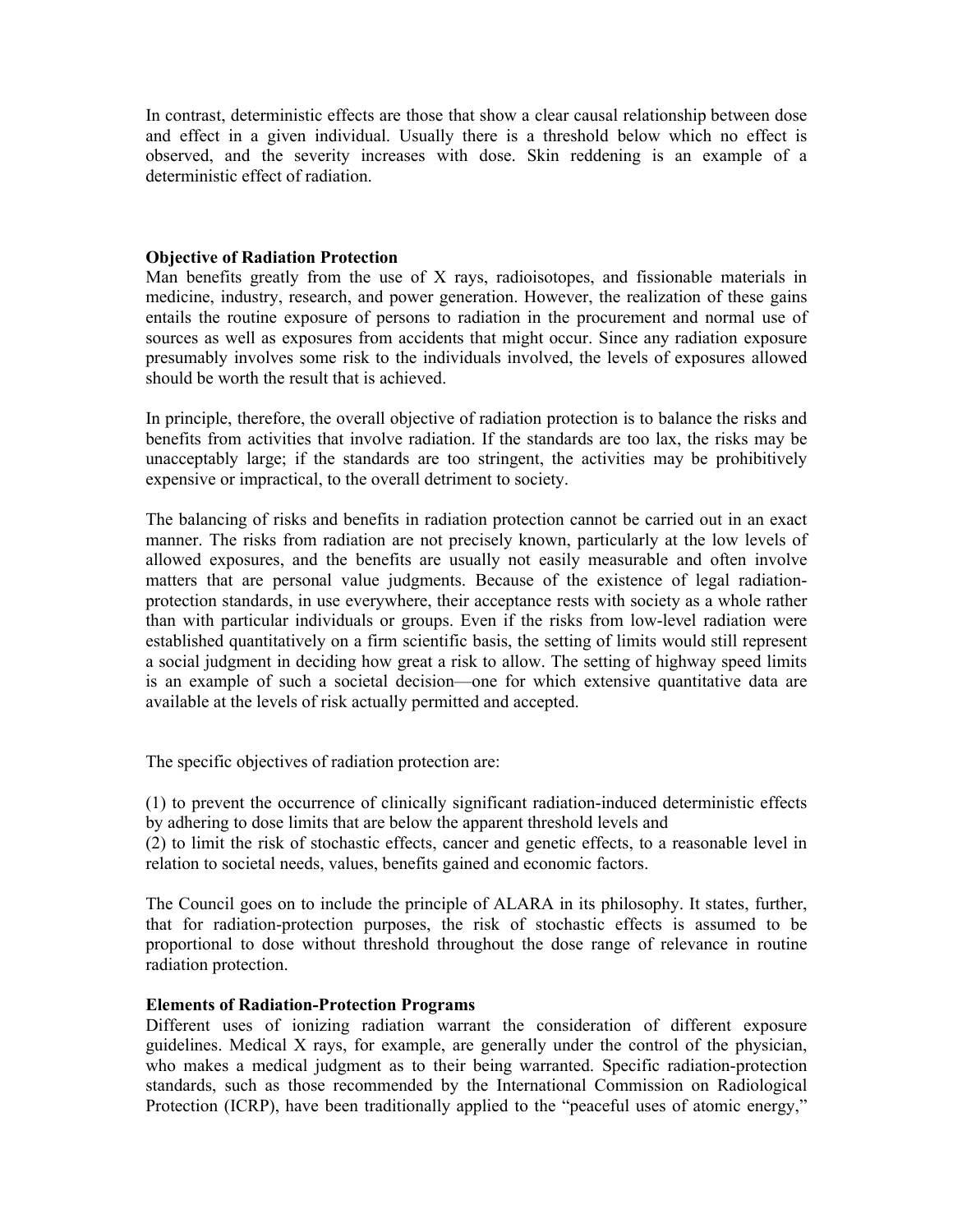the theory being that these activities justify the exposure limits being specified. In contrast, different exposure criteria might be appropriate for military or national-defense purposes or for space exploration, where the risks involved and the objectives are of an entirely different nature than those for other uses of radiation.

The maximum levels of exposure permitted are deemed acceptable in view of the benefits to mankind, as judged by various authorities and agencies who, in the end, have the legal responsibility for radiation safety. Since, in principle, the benefits justify the exposures, the limits apply to an individual worker or member of the public independently of any medical, dental, or background radiation exposure he or she might receive.

Different permissible exposure criteria are usually applied to different groups of persons. Certain levels are permitted for persons who work with radiation. These guidelines are referred to as "occupational" or "on-site" radiation-protection standards. Other levels, often one-tenth of the allowable occupational values, apply to members of the general public. These are referred to as "non-occupational" or "offsite" guides. Several philosophical distinctions can be drawn in setting occupational and nonoccupational standards. In routine operations, radiation workers are exposed in ways that they and their employers have some control over. The workers are also compensated for their jobs and are free to seek other employment. Members of the public, in contrast, are exposed involuntarily to the gaseous and liquid effluents that are permitted to escape from a site where radioactive materials are handled. In addition, off-site exposures usually involve a larger number of persons as well as individuals in special categories of concern, such as children and pregnant women. (Special provisions are also made for occupational radiation exposure of women of child-bearing age.)

On a worldwide scale, the potential genetic effects of radiation have been addressed in setting radiation standards. Exposure of a large fraction of the world's population to even a small amount of radiation represents a genetic risk to mankind that can be passed on indefinitely to succeeding generations. In contrast, the somatic risks are confined to the persons actually exposed.

An essential facet of the application of maximum permissible exposure levels to radiationprotection practices is the ALARA (as low as reasonably achievable) philosophy. The ALARA concept gives primary importance to the principle that exposures should always be kept as low as practicable. The maximum permissible levels are not to be considered as "acceptable," but, instead, they represent the levels that should not be exceeded.

Another consideration in setting radiation-protection standards is the degree of control or specificity that the criteria may require. The ICRP has generally made recommendations for the limits for individual workers or members of other groups in a certain length of time, for example, a year or three months. Without requiring the specific means to achieve this end, the recommendations allow maximum flexibility in their application. Many federal and international agencies, however, have very specific regulations that must be met in complying with the ICRP limits.

## **Occupational Limits**

The ICRP recommends occupational annual effective-dose limit of 50 mSv. However, its cumulative limit is different, being simply 100 mSv in any consecutive 5-y period.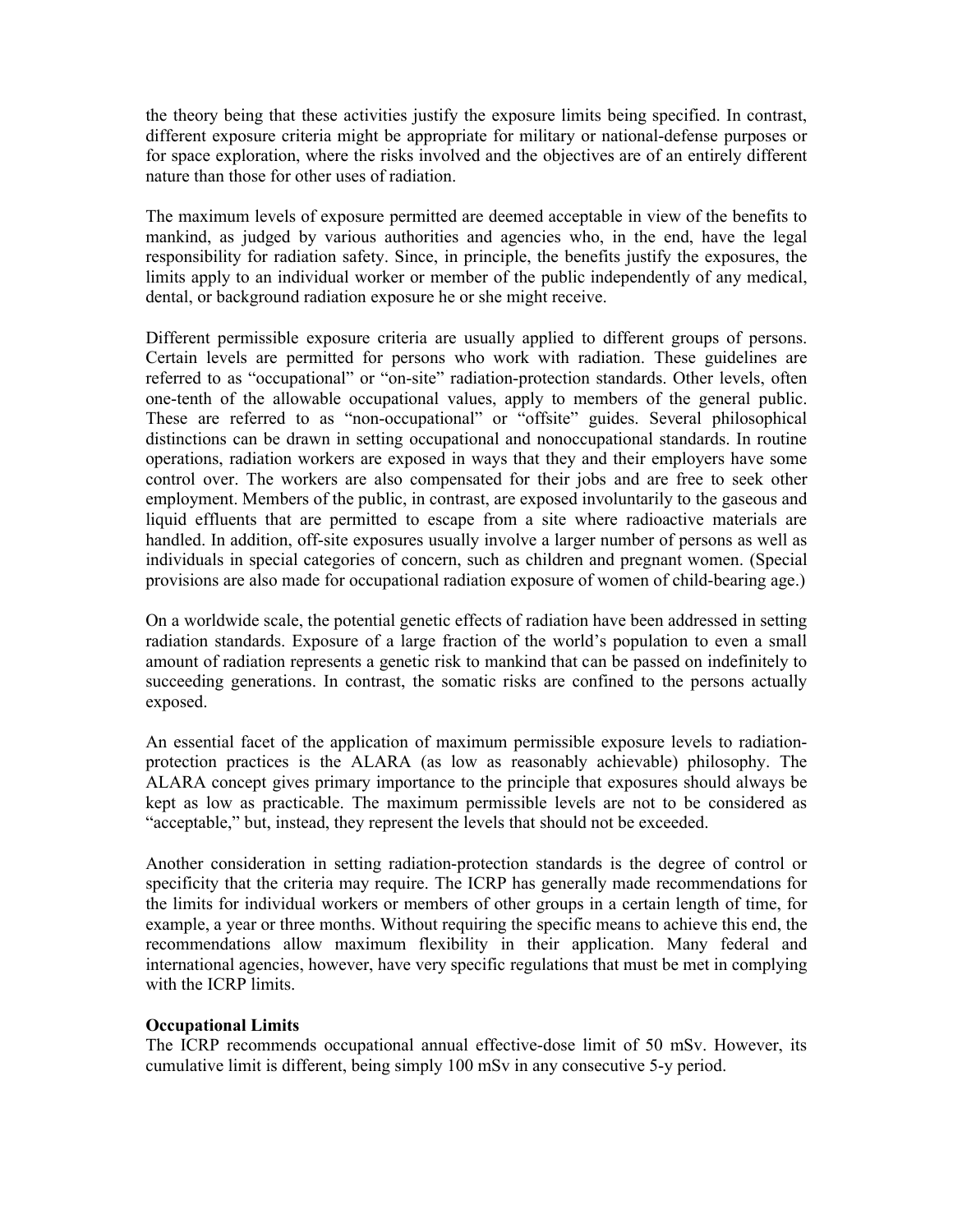For preventing deterministic effects, the ICRP recommends the following annual occupational equivalent-dose limits: 150 mSv for the crystalline lens of the eye and 500 mSv for localized areas of the skin, the hands, and feet. The limits for deterministic effects apply irrespective of whether one or several areas or tissues are exposed.

# **Nonoccupational Limits**

Historically, limits for nonoccupational exposures have been one-tenth those for occupational exposures. That practice continues. The following recommendations for the exposure of an individual to man-made sources (natural background and medical exposures are not to be included) apply:

For continuous (or frequent) exposure, it is recommended that the annual effective dose not exceed 1 mSv. Furthermore, a maximum annual effective dose limit of 5 mSv is recommended to provide for infrequent annual exposures.

For deterministic effects, the recommendations in ICRP Publication 60 are: An individual annual effective dose limit of 1 mSv is also set for nonoccupational exposures. There is a proviso that a higher annual limit may be applied, if the annual average over 5 y does not exceed 1 mSv.

# **Principle of External Radiation Protection**

We now describe procedures for limiting the dose received from radiation sources outside the human body. There are other procedures for limiting dose received from radionuclides that can enter the body.

## **Distance, Time, and Shielding**

In principle, one's dose in the vicinity of an external radiation source can be reduced by increasing the distance from the source, by minimizing the time of exposure, and by the use of shielding. Distance is often employed simply and effectively. For example, tongs are used to handle radioactive sources in order to minimize the dose to the hands as well as the rest of the body. Limiting the duration of an exposure significantly is not always feasible, because a certain amount of time is usually required to perform a given task. Sometimes, though, practice runs beforehand without the source can reduce exposure times when an actual job is carried out.

While distance and time factors can be employed advantageously in external radiation protection, shielding provides a more reliable way of limiting personnel exposure by limiting the dose rate. In principle, shielding alone can be used to reduce dose rates to desired levels. In practice, however, the amount of shielding employed will depend on a balancing of practical necessities such as cost and the benefit expected.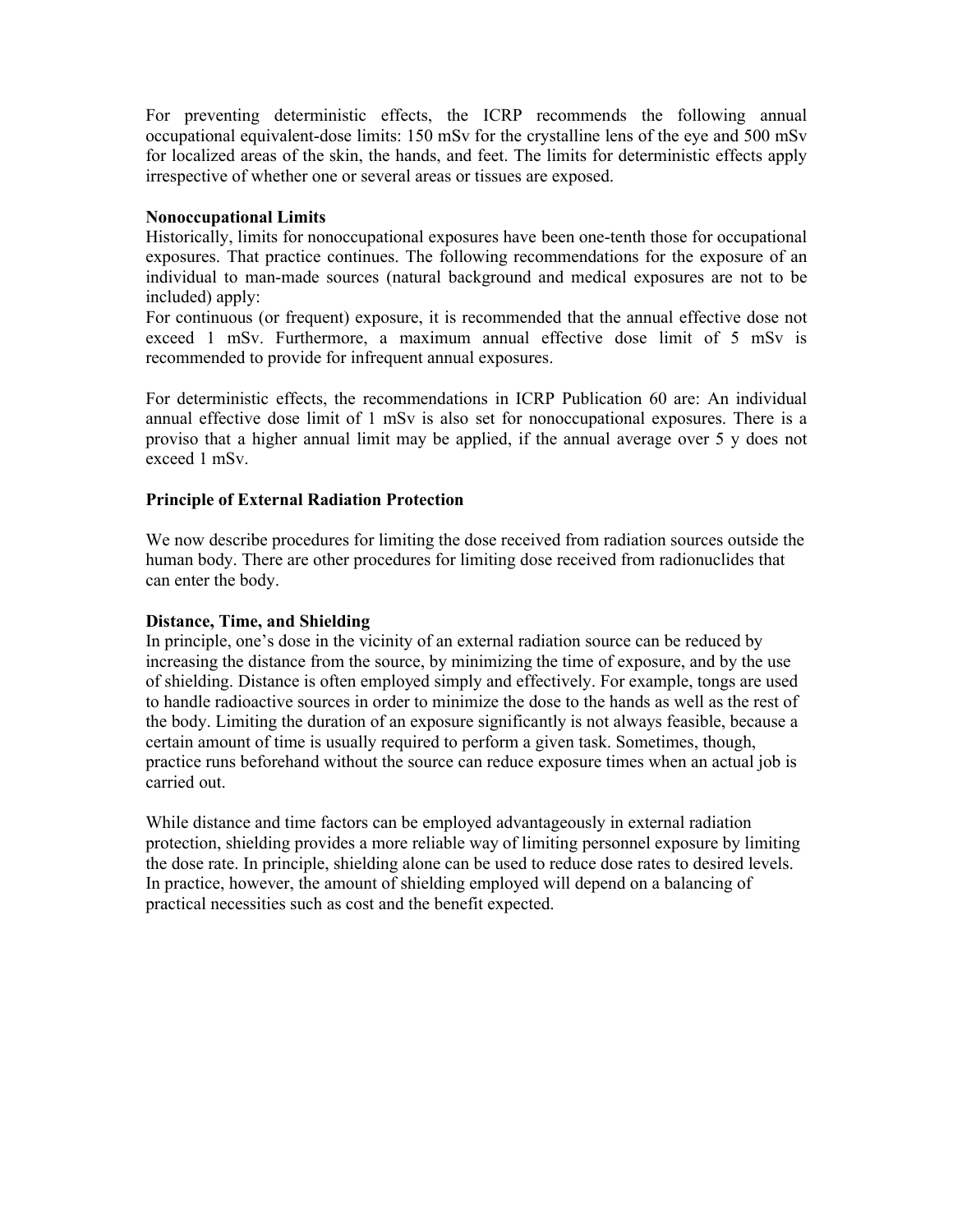# **Radiation Interactions with Matter: Energy Deposition**

Biological effects are the end product of a long series of phenomena, set in motion by the passage of radiation through the medium

# **Interactions of Heavy Charged Particles**

# **Energy-Loss Mechanisms**

• The basic mechanism for the slowing down of a moving charged particle is Coulombic interactions between the particle and electrons in the medium. This is common to all charged particles

• A heavy charged particle traversing matter loses energy primarily through the ionization and excitation of atoms.

• The moving charged particle exerts electromagnetic forces on atomic electrons and imparts energy to them. The energy transferred may be sufficient to knock an electron out of an atom and thus ionize it, or it may leave the atom in an excited, nonionized state.

• A heavy charged particle can transfer only a small fraction of its energy in a single electronic collision. Its deflection in the collision is negligible.

• All heavy charged particles travel essentially straight paths in matter.

# **Maximum Energy Transfer in a Single Collision**

The maximum energy transfer occurs if the collision is head-on

Assumptions:

- The particle moves rapidly compared with the electron.
- For maximum energy transfer, the collision is head-on.
- The energy transferred is large compared with the binding energy of the electron in the atom.
- Under these conditions the electron is considered to be initially free and at rest, and the collision is elastic.

Conservation of kinetic energy:

$$
\frac{1}{2}MV^2 = \frac{1}{2}MV_1^2 + \frac{1}{2}mv_1^2
$$

Conservation of momentum:

$$
MV = MV_1 + mv_1
$$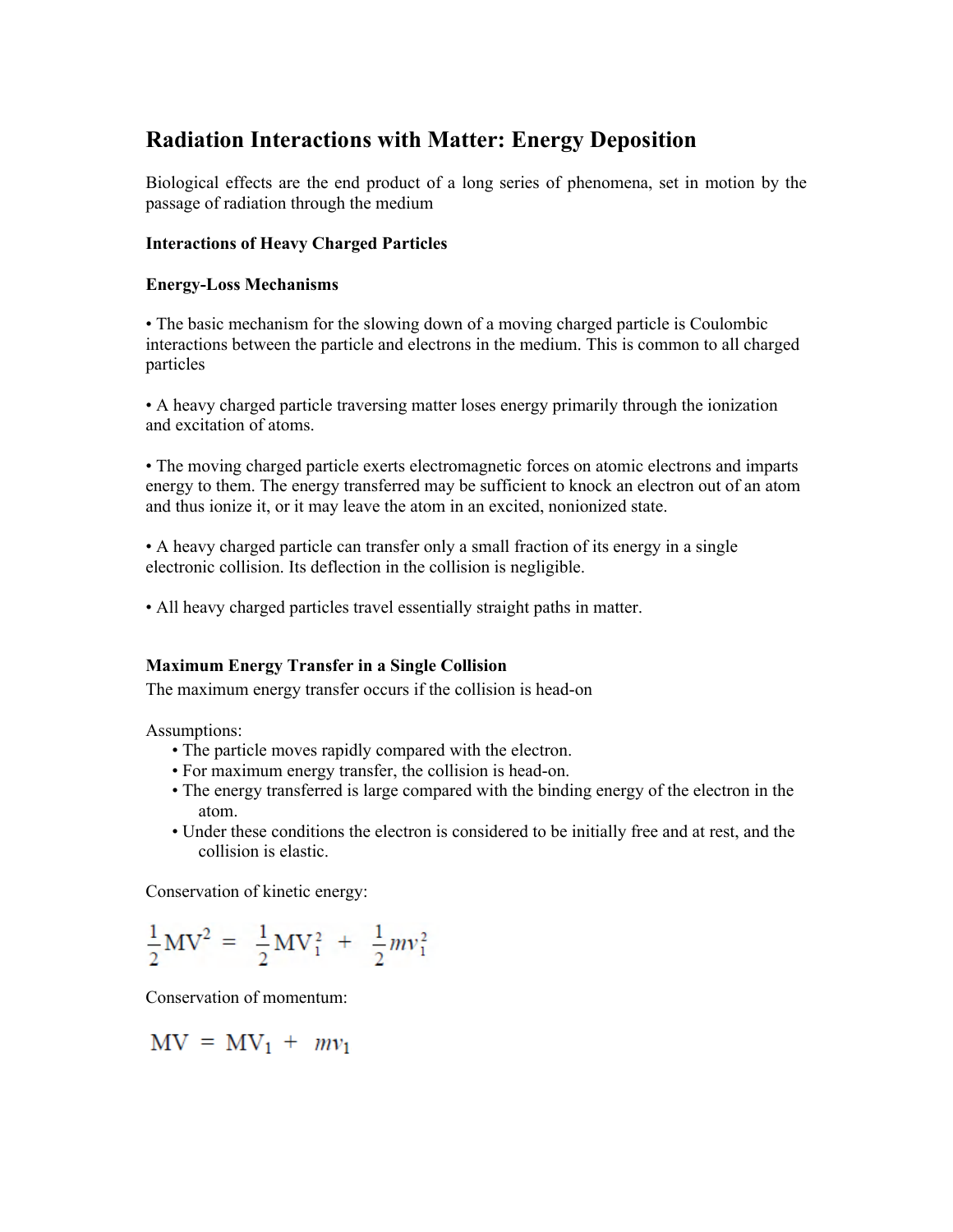$$
Q_{\text{max}} = \frac{1}{2}MV^2 - \frac{1}{2}MV_1^2 = \frac{4mME}{(M+m)^2}
$$

Where  $E = M V^2/2$  is the initial kinetic energy of the incident particle.

 $Q_{\text{max}}$  values for a range of proton energies.

Except at extreme relativistic energies, the maximum fractional energy loss for a heavy charged particle is small.

| <b>Proton Kinetic</b><br>Energy E<br>(MeV) | $Q_{\rm max}$<br>(MeV) | Maximum Percentage<br><b>Energy Transfer</b><br>$100Q_{\text{max}}/E$ |
|--------------------------------------------|------------------------|-----------------------------------------------------------------------|
| 0.1                                        | 0.00022                | 0.22                                                                  |
|                                            | 0.0022                 | 0.22                                                                  |
| 10                                         | 0.0219                 | 0.22                                                                  |
| 100                                        | 0.229                  | 0.23                                                                  |
| 10 <sup>3</sup>                            | 3.33                   | 0.33                                                                  |
| 10 <sup>4</sup>                            | 136                    | 1.4                                                                   |
| 10 <sup>5</sup>                            | $1.06 \times 10^4$     | 10.6                                                                  |
| 10 <sup>6</sup>                            | 5.38 x $10^5$          | 53.8                                                                  |
| 10 <sup>7</sup>                            | $9.21 \times 10^6$     | 92.1                                                                  |

Maximum Possible Energy Transfer, Q<sub>max</sub>, in Proton Collision with Electron

## **Stopping Power**

- The average **linear rate of energy loss** of a heavy charged particle in a medium (MeV <sup>-1</sup>/<sub>2</sub> is of fundamental importance in radiation physics, dosimetry and radiation biology.
- This quantity, designated –d*E*/d*x*, is called the **stopping power** of the medium for the particle.
- It is also referred to as the **linear energy transfer** (LET) of the particle, usually  $\frac{-1}{2}$  expressed as keV  $\mu$ m in water.
- **Stopping power** and **LET** are closely associated with the dose and with the **biological effectiveness** of different kinds of radiation.

## **Calculations of Stopping Power**

In 1913, Niels Bohr derived an explicit formula for the stopping power of heavy charged particles.

Bohr calculated the energy loss of a heavy charged particle in a collision with an electron, then averaged over all possible distances and energies.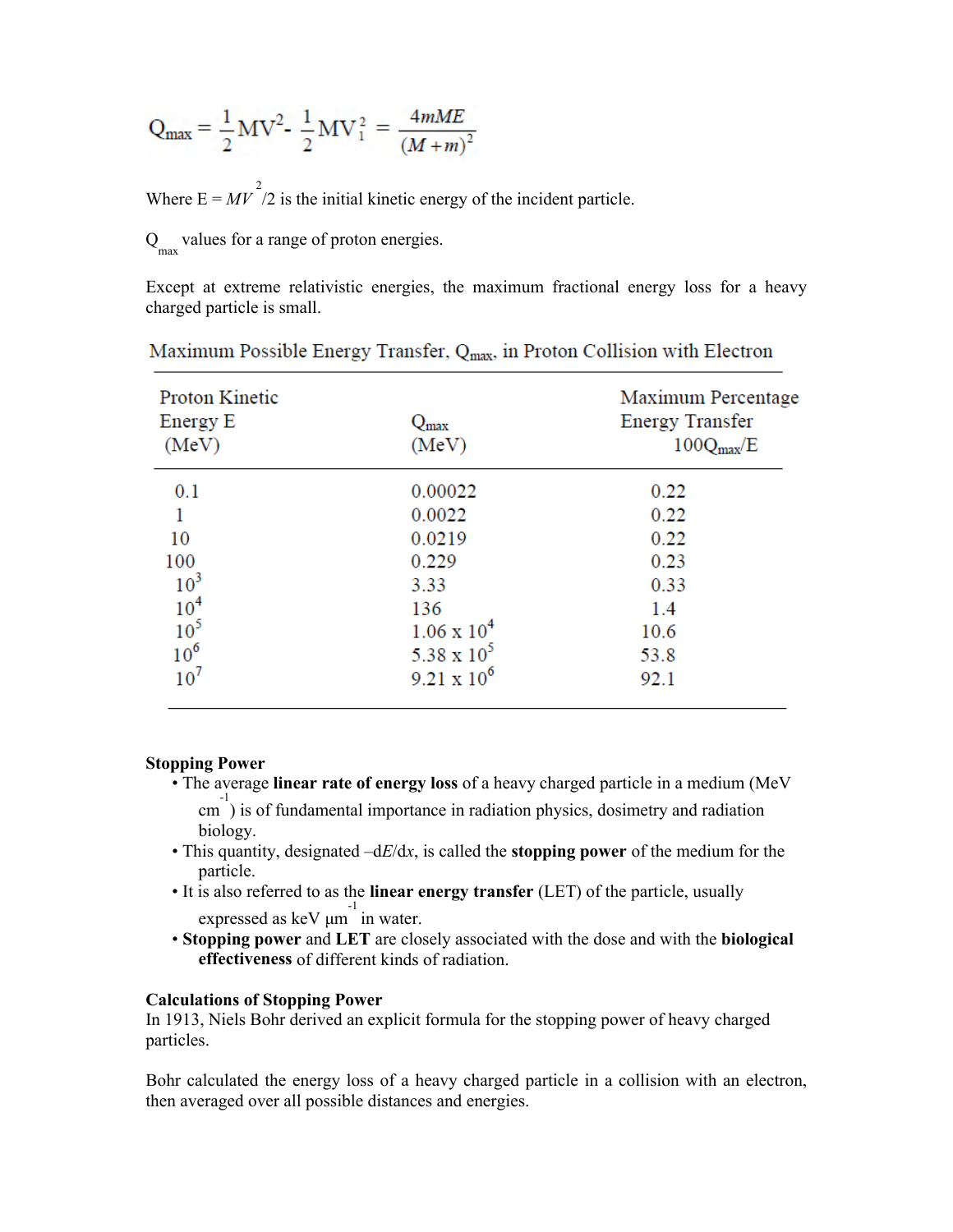#### **The Bethe Formula for Stopping Power.**

Using relativistic quantum mechanics, Bethe derived the following expression for the stopping power of a uniform medium for a heavy charged particle:

$$
-\frac{dE}{dx} = \frac{4\pi k_0^2 z^2 e^4 n}{mc^2 \beta^2} \quad \left[ \ln \frac{2mc^2 \beta^2}{I(1-\beta^2)} - \beta^2 \right].
$$

 $k_{\text{o}} = 8.99 \times 10^9 \text{ N m}^2 \text{ C}^{-2}$ , (the Boltzman constant)

 $z =$  atomic number of the heavy particle,

 $e$  = magnitude of the electron charge,

- $n =$  number of electrons per unit volume in the medium,
- $m =$  electron rest mass,
- $c$  = speed of light in vacuum,
- $\beta = V/c$  = speed of the particle relative to c,
- $I =$  mean excitation energy of the medium.
	- Only the **charge** *ze* and **velocity** *V* of the heavy charged particle enter the expression for stopping power.
	- For the medium, only the **electron density** *n* is important.

#### **Tables for Computation of Stopping Powers**

If the constants in the Bethe equation for stopping power, dE/dX, are combined, the equation reduces to the following form:

$$
-\frac{dE}{dx} = \frac{5.08 \times 10^{-31} z^2 n}{\beta^2} [F(\beta) - \ln I_{ev}] \text{ MeV cm}^{-1}
$$

where, 
$$
F(\beta) = \ln \frac{1.02 \times 10^6 \beta^2}{1 - \beta^2} - \beta^2
$$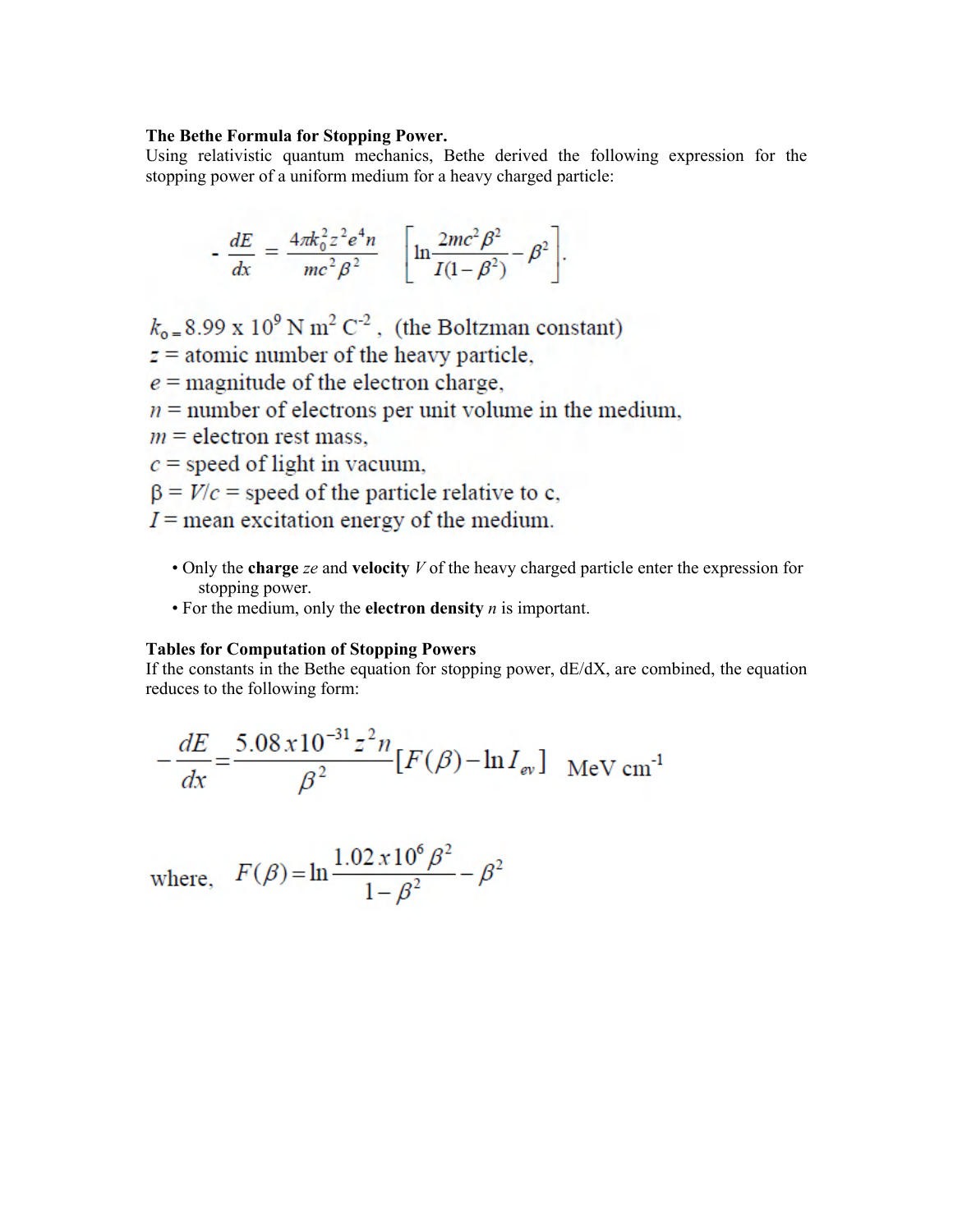| Proton Kinetic |           |            |
|----------------|-----------|------------|
| Energy         |           | $F(\beta)$ |
| (MeV)          | $\beta^2$ | Eq. (5.34) |
| 0.01           | 0.000021  | ٠<br>2.179 |
| 0.02           | 0.000043  | 3.775      |
| 0.04           | 0.000085  | 4.468      |
| 0.06           | 0.000128  | 4.873      |
| 0.08           | 0.000171  | 5.161      |
| 0.10           | 0.000213  | 5.384      |
| 0.20           | 0.000426  | 6.077      |
| 0.40           | 0.000852  | 6.771      |
| 0.60           | 0.001278  | 7.175      |
| 0.80           | 0.001703  | 7.462      |
| 1.00           | 0.002129  | 7.685      |
| 2.00           | 0.004252  | 8.376      |
| 4.00           | 0.008476  | 9.066      |
| 6.00           | 0.01267   | 9.469      |
| 8.00           | 0.01685   | 9.753      |
| 10.00          | 0.02099   | 9.972      |
| 20.00          | 0.04133   | 10.65      |
| 40.00          | 0.08014   | 11.32      |
| 60.00          | 0.1166    | 11.70      |
| 80.00          | 0.1510    | 11.96      |
| 100.0          | 0.1834    | 12.16      |
| 200.0          | 0.3205    | 12.77      |
| 400.0          | 0.5086    | 13.36      |
| 600.0          | 0.6281    | 13.73      |
| 800.0          | 0.7088    | 14.02      |
| 1000.          | 0.7658    | 14.26      |

Table 7 showing data for computation of stopping power for heavy charged particles

For a given value of β, the kinetic energy of a particle is proportional to the rest mass, *Table 7 can also be used for other heavy particles. Example:* 

The ratio of kinetic energies of a deuteron and a proton **traveling at the same speed** is

$$
\frac{\frac{1}{2}M_dV^2}{\frac{1}{2}M_pV^2} = \frac{M_d}{M_p} = 2
$$

Therefore the value of F(β) of 9.972 for a 10 MeV proton, also applies to a 20 MeV deuteron.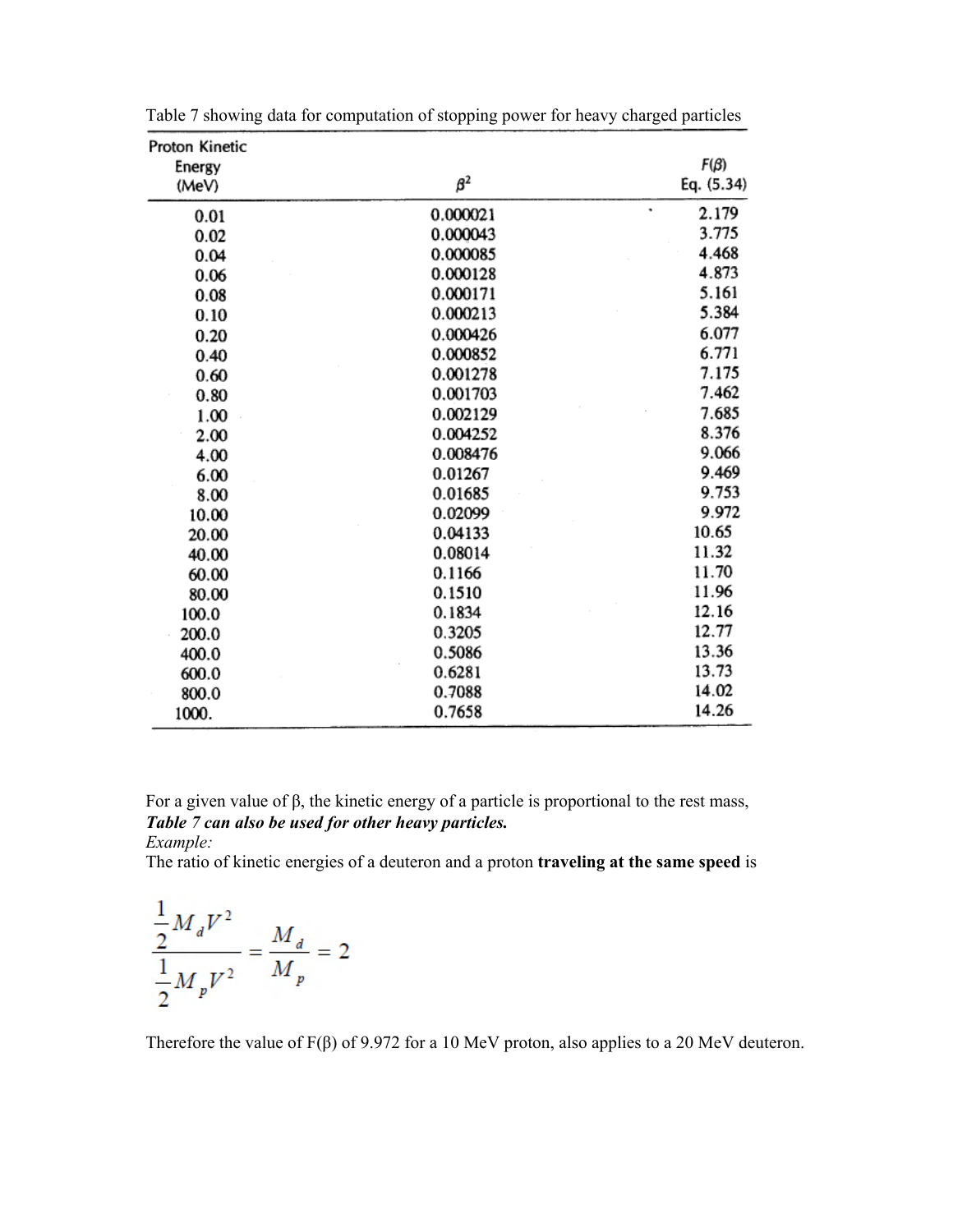#### **Mean Excitation Energies**

Mean excitation energies, *I*, have been calculated using the quantum mechanical approach or measured in experiments. The following approximate empirical formulas can be used to estimate the I value in eV for an element with atomic number Z:

I  $\approx$  19.0 eV; Z = 1 (hydrogen) I ≈ 11.2 eV + (11.7)(Z) eV;  $2 \le Z \le 13$ I ≈ 52.8 eV + (8.71)(Z) eV; Z > 13

For compounds or mixtures, the contributions from the individual components must be added.

In this way a composite lnI value can be obtained that is weighted by the electron densities of the various elements.

The following example is for water (and is probably **sufficient for tissue**).

$$
\text{nln}I = \sum_i \; N_i Z_i \; ln I_i
$$

Where n is the total number of electrons in the material  $(n = \sum_{i} N_i Z_i)$ 

When the material is a pure compound, the electron densities can be replaced by the electron numbers in a single molecule.

*Example:* 

Calculate the mean excitation energy of  $H_2O$ 

*Solution:* 

I values are obtained from the empirical relations above.

For H,  $I_H = 19.0$  eV, for O,  $I_O = 11.2 + 11.7$  x 8 = 105 eV.

Only the ratios,  $N_Z/n$  are needed to calculate the composite I.

Since H<sub>2</sub>O has 10 electrons, 2 from H and 8 from O, the equation becomes

$$
lnI = \frac{2x1}{10}ln 19.0 + \frac{1x8}{10}ln 105 = 4.312
$$
 giving I = 74.6 eV

**Stopping power versus distance: the Bragg Peak**

$$
-\frac{dE}{dx} = \frac{5.08 \times 10^{-31} z^2 n}{\beta^2} [F(\beta) - \ln I_{ev}] \text{ MeV cm}^{-1}
$$

- At low energies, the factor in front of the bracket increases as  $\beta \rightarrow 0$ , causing a peak (called the Bragg peak) to occur.
- The linear rate of energy loss is a maximum as the particle energy approaches 0.